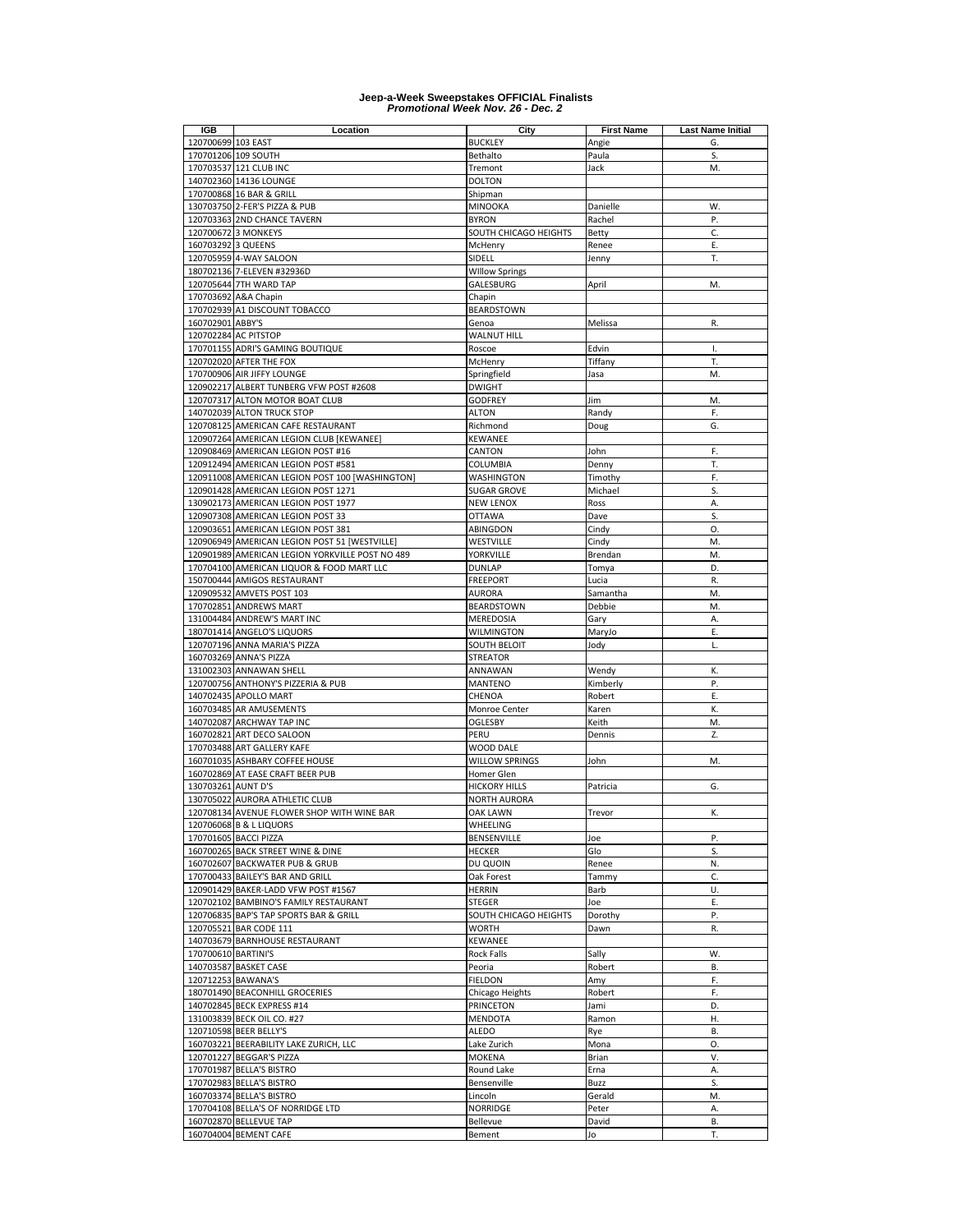| <b>IGB</b>            | Location                                                                     | City                      | <b>First Name</b> | <b>Last Name Initial</b> |
|-----------------------|------------------------------------------------------------------------------|---------------------------|-------------------|--------------------------|
|                       | 140703506 BENCHWARMERS SPORTS BAR & GRILL                                    | <b>FREEPORT</b>           | Al                | F.                       |
|                       | 140704142 BENNY'S CORNER BAR & GRILL                                         | <b>FARMINGTON</b>         | LaDonna           | В.                       |
|                       | 120709980 BERNASEK'S                                                         | <b>CHESTER</b>            | Mallory           | C.                       |
|                       | 120707550 BERRY'S BAR                                                        | <b>STAUNTON</b>           | Shelly            | L.                       |
|                       | 170702161 BERT'S PLACE MILFORD, INC.                                         | <b>MILFORD</b>            | Violet            | К.                       |
|                       | 120703894 BEST WESTERN PRAIRIE INN                                           | GALESBURG                 |                   |                          |
|                       | 150701239 BEST WESTERN PREMIER                                               | Alton                     |                   |                          |
| 170704205 BETSY'S     |                                                                              | Rockford<br><b>TILTON</b> | Cecilia           | D.                       |
|                       | 150702160 BETTER DAYS DISTILLING AND COCKTAIL BAR<br>170703670 BETTY'S PLACE | Plano                     | Lisa              | G.                       |
|                       | 170704234 BETTY'S PLACE                                                      | Blue Island               | Linda             | Т.                       |
|                       | 130700493 BETTY'S RITE BANK SALOON                                           | <b>ST DAVID</b>           | Ron               | N.                       |
|                       | 180701374 BG'S GAMING CAFE                                                   | East Peoria               | Patricia          | К.                       |
|                       | 170702493 BIG 10 MART                                                        | Moline                    |                   |                          |
|                       | 160703481 BIG AL KA-PONIES                                                   | Lenzburg                  | Gene              | R.                       |
|                       | 150701288 BIG AL'S SPEAKEASY                                                 | PEORIA                    | Nicholas          | Ρ.                       |
|                       | 150702959 BIG CATZ BBQ                                                       | KNOXVILLE                 | Kimberly          | G.                       |
|                       | 120700625 BIG DADDY'S DISCO DINER.                                           | BELLEVILLE                | Scott             | S.                       |
| 160701352 BIG D'S     |                                                                              | <b>ROCK FALLS</b>         | Sàndy             | S.                       |
|                       | 120709904 BIG FOOT BAR & GRILL                                               | <b>ROCKFORD</b>           | Alyssa            | S.                       |
| 180701118 BIG FOUR    |                                                                              | DANVILLE                  | Jon               | L.                       |
| 120707913 BIJOU PUB   |                                                                              | MONMOUTH                  | Justin            | Η.                       |
|                       | 120709570 BILLY BOB'S BAR B Q                                                | <b>OGDEN</b>              | Mandy             | Η.                       |
|                       | 180701471 BILLY'S BEEF HOT DOGS & MORE                                       | SPRING GROVE              |                   |                          |
| 120704818 BILLY'S TAP |                                                                              | CANTON                    | Robert            | Η.                       |
|                       | 130703101 BISHOPS CHILI                                                      | <b>WESTMONT</b>           | Mary              | W.                       |
| 150704353 BKB BAR     |                                                                              | <b>ROODHOUSE</b>          | Kyle              | В.                       |
|                       | 120700740 BLACK SHEEP                                                        | <b>Orland Park</b>        | Anna              | N.                       |
|                       | 120709303 BLARNEY IRISH PUB                                                  | <b>OTTAWA</b>             | Jeannie           | M.                       |
|                       | 180700366 BLONDIE'S BAR                                                      | Arthur                    | David             | J.                       |
|                       | 170702476 BLUE MARGARITA'S MEXICAN BAR AND GRILL                             | Springfield               |                   |                          |
| 120702285 BO JAC'S    |                                                                              | <b>WOOD RIVER</b>         | Mark              | N.                       |
|                       | 170702767 BOBBY GAMING                                                       | Itasca                    | Cuneo             | R.                       |
|                       | 130701825 BOBBY'S BARREL INN                                                 | <b>ROUND LAKE</b>         | Mary ellen        | N.                       |
|                       | 170700869 BON VOYAGE GREAT EATS & SPIRITS                                    | Antioch                   | Debra             | G.<br>L.                 |
|                       | 120710289 BONEYARD BAR<br>140702003 BONNELL'S GENERAL STORE                  | <b>BENTON</b><br>SUBLETTE | Judy<br>Judy      | M.                       |
|                       | 120701453 BONNER ROAD INN                                                    | WAUCONDA                  | Gina              | Z.                       |
|                       | 180701641 BONNIE'S DINING & BANQUETS                                         | WILLOW SPRINGS            |                   |                          |
|                       | 130702260 BOONDOCKS                                                          | GILMAN                    | Mark              | G.                       |
|                       | 170702961 BOONE'S FIREHOUSE, LLC                                             | Rankin                    |                   |                          |
|                       | 170700339 BORDERLINE                                                         | La Salle                  | Chris             | Z.                       |
|                       | 140704332 BOTTOMS UP                                                         | EAST PEORIA               | Janice            | L.                       |
|                       | 130702092 BRASS KEY LOUNGE                                                   | <b>EAST PEORIA</b>        | Shelby            | Η.                       |
|                       | 120700274 BREAKERS SALOON & EATERY                                           | OREGON                    | Jeff              | D.                       |
|                       | 130702361 BRICKHOUSE                                                         | MANLIUS                   | Janet             | Η.                       |
|                       | 160701152 BRIDGEVIEW LIQUORS                                                 | <b>BRIDGEVIEW</b>         | Barbara           | К.                       |
|                       | 140700642 BRONZE EAGLE PUB                                                   | LYONS                     | Thomas            | L.                       |
|                       | 120705187 BROTHERS PUB LLC                                                   | SHEFFIELD                 | Judy              | F.                       |
|                       | 170701221 BROWN ONION PUB                                                    | Steger                    | Larry             | В.                       |
| 180701759 BR'S PLACE  |                                                                              | Maquon                    | Eric              | W.                       |
|                       | 120704367 BRUNSWICK BAR                                                      | WESTVILLE                 | Kimberly          | M.                       |
|                       | 170700110 BUCKLEY'S GAMING CAFE                                              | Ogden                     | Lyndsay           | P.                       |
|                       | 120701388 BUCK'S PIT STOP                                                    | <b>HODGKINS</b>           | Florian           | S.                       |
| 170703317 BUDA BAR    |                                                                              | <b>BUDA</b>               | Judy              | F.                       |
| 170700417 BUDDE'S     |                                                                              | GALESBURG<br>RANTOUL      | Chris<br>Niki     | T.                       |
| 120704364 BUD'S BAR   | 170702938 BUFFALO WILD WINGS                                                 | Jacksonville              |                   | S.                       |
|                       | 170703065 BUFFALO WILD WINGS                                                 | Pekin                     |                   |                          |
|                       | 120712539 BULL DOG INN                                                       | EMDEN                     | Dakin             | В.                       |
|                       | 130702731 BUNKHOUSE                                                          | <b>BUNKER HILL</b>        | Allyson           | В.                       |
|                       | 170702579 BUNK'S PLACE                                                       | HARVARD                   | Luis              | M.                       |
| 120700419 BURNZEES    |                                                                              | <b>BRIMFIELD</b>          | Curt              | ٧.                       |
|                       | 120702300 BURR OAK BOWL                                                      | <b>BLUE ISLAND</b>        | Michael           | В.                       |
|                       | 150703663 BUZZY HOLDINGS INC                                                 | LA SALLE                  | Jonny             | G.                       |
|                       | 150700992 BYRON CENTURY TAP                                                  | <b>BYRON</b>              | Richard           | S.                       |
|                       | 120703790 C & J LOUNGE                                                       | WASHBURN                  |                   |                          |
|                       | 120708207 CACTUS COUNTRY                                                     | GALESBURG                 | Bonita            | S.                       |
|                       | 120701214 CADDYSHACK                                                         | CENTRALIA                 | Kevin             | Η.                       |
|                       | 130705114 CAHOKIA CLUB                                                       | CAHOKIA                   | Craig             | G.                       |
|                       | 130703037 CAMELOT BOWL                                                       | COLLINSVILLE              | Laura             | Η.                       |
|                       | 120702010 CANTINA AND GRILL                                                  | OSWEGO                    | Jim               | D.                       |
|                       | 120801398 CANTON LODGE 626                                                   | CANTON                    | Steve             | R.                       |
|                       | 160703636 CAPITOL STREET SPORTS BAR AND GRILL INC.                           | Pekin                     | Morgan            | Κ.                       |
|                       | 120704051 CARDINAL INN                                                       | EAST GALESBURG            | Leonard           | В.                       |
|                       | 150702936 CARDINAL LIQUOR BARN, INC.                                         | Oak Lawn                  | Ryan              | W.                       |
|                       | 160704025 CARDINAL WINE & SPIRITS                                            | Harvard                   |                   |                          |
|                       | 160700204 CARPENTERSVILLE BP(GEI-150)                                        | CARPENTERSVILLE           |                   |                          |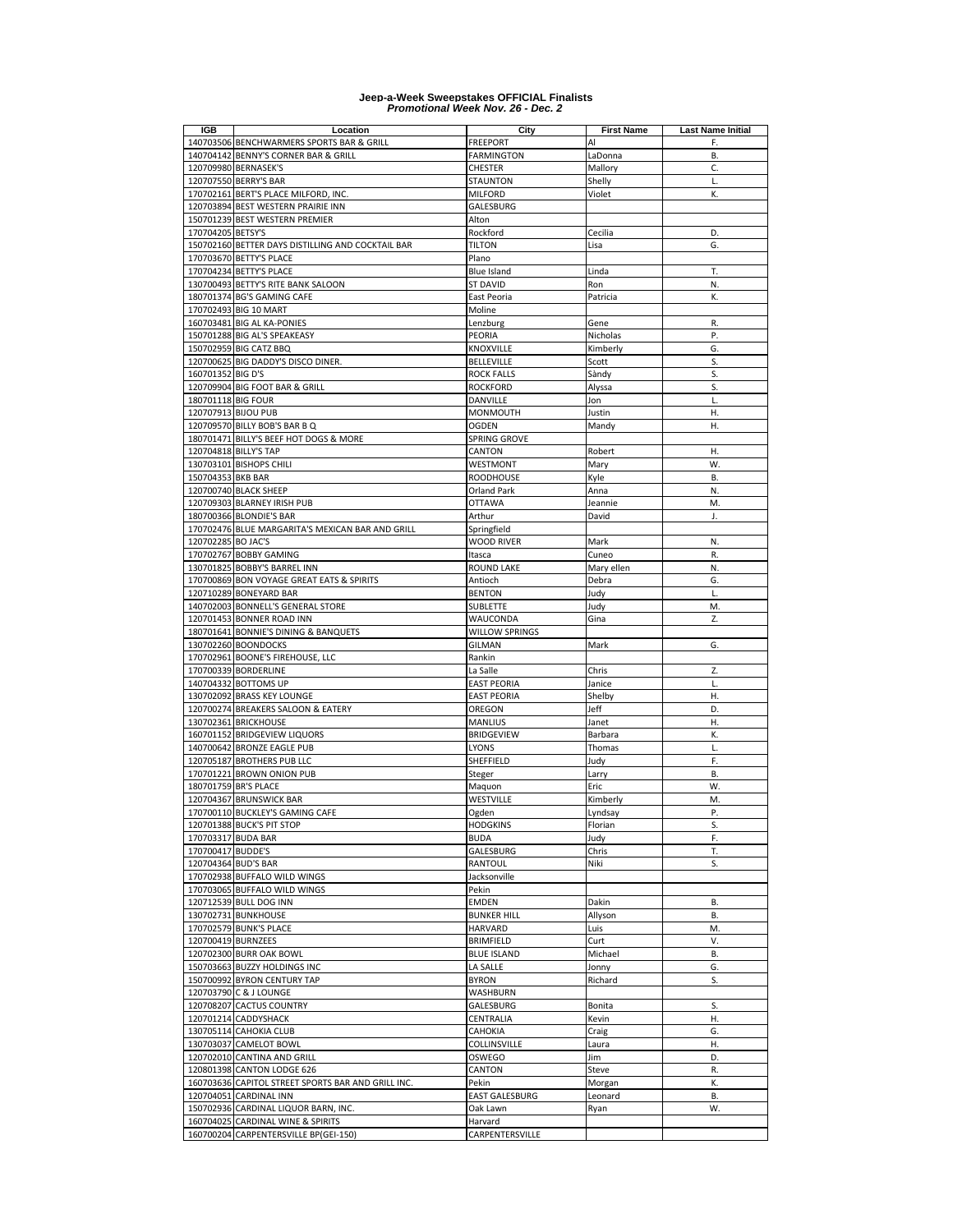| IGB                | Location                                              | City                  | <b>First Name</b> | <b>Last Name Initial</b> |
|--------------------|-------------------------------------------------------|-----------------------|-------------------|--------------------------|
|                    | 120703138 CARRIGANS PUB                               | <b>EAST PEORIA</b>    | Susan             | Η.                       |
|                    | 180701174 CARUSO'S EXPRESS                            | Hillside              | Jennifer          | N.                       |
|                    | 120700718 CASEY'S CORNER                              | WAUKEGAN              | Kelly             | F.                       |
|                    | 120900797 CASEYVILLE MEM POST 1117 VFW                | CASEYVILLE            | Scott e           | S.                       |
|                    | 160701645 CASEYVILLE MINI MART                        | CASEYVILLE            | Kenny             | K.                       |
|                    | 120807532 CASEYVILLE MOOSE                            | CASEYVILLE            | Tammie            | C.                       |
|                    | 160700455 CASH CABANA                                 | Crestwood             | Susan             | F.                       |
|                    | 160703651 CASH CABANA                                 | South Elgin           | Ron               | L.                       |
|                    | 170701929 CASS QUICK STOP                             | Chandlerville         |                   |                          |
|                    | 120707749 CASTLE'S PATIO INN                          | PEORIA                | Kevin             | R.                       |
|                    | 120701344 CAT & FIDDLE TAVERN                         | BELLEVILLE            | Teresa            | R.                       |
| 120702187 CC DEPOT |                                                       | CRESCENT CITY         | Joe               | В.                       |
|                    | 141001282 CC FOOD MART                                | HIGHLAND              | Melissa           | В.                       |
|                    | 170702510 CC FOOD MART                                | LEBANON               | Steven            | S.                       |
|                    | 120700610 CENTRAL PARK TAP                            | <b>ROCKFORD</b>       | Janice            | M.                       |
|                    | 120808137 CENTRALIA LODGE #493                        | CENTRALIA             |                   |                          |
| 130700894 CERNO'S  |                                                       | KEWANEE               | Kimberley         | Η.                       |
|                    | 160700129 CHAMPIONS SPORTS BAR                        | Plainfield            | Laura             | M.                       |
|                    | 160702099 CHASERS BAR & GRILL                         | Niles                 |                   |                          |
|                    | 140702422 CHASERS SPORTS BAR & GRILL                  | LAKE ZURICH           |                   |                          |
|                    | 170704239 CHASERS SPORTS BAR & GRILL OF SCHILLER PARK | Schiller Park         | Kathy             | G.                       |
| 170703124 CHEERS   |                                                       | ROUND LAKE BEACH      | Victor            | S.                       |
|                    | 170700658 CHEERS RESTAURANT                           | MIDLOTHIAN            | Roy               | E.                       |
|                    | 180700712 CHERRY POKER                                | Belvidere             | Amanda            | Η.                       |
|                    | 160701342 CHERRY RED'S GARAGE, LLC                    | <b>DWIGHT</b>         |                   |                          |
|                    | 160701752 CHERRY'S LOUNGE & SLOTS                     | Bartonville           | Juanita           | F.                       |
|                    | 120701303 CHESTER'S TAVERN                            | <b>SUMMIT</b>         | Katherine         | Z.                       |
|                    | 140902558 CHICAGO HEIGHTS AMERICAN LEGION             | SOUTH CHICAGO HEIGHTS |                   |                          |
|                    | 120700522 CHILE PEPPER CAFE                           | OREGON                | Elaine            | R.                       |
|                    | 170703215 CHIQUITA FOOD MARKET                        | Bensenville           | Kathy             | G.                       |
|                    | 130704705 CHIQUITA FOOD MARKET                        | Rockford              | Brandon           | В.                       |
| 140703510 CHIX JR  |                                                       | <b>OTTAWA</b>         | <b>Brittney</b>   | P.                       |
|                    | 150703125 CHIX RESTAURANT                             | <b>STREATOR</b>       | Julie             | н.                       |
|                    | 120708138 CHOPS FAMILY INN                            | ASHLEY                | Rebecca           | D.                       |
|                    | 120701450 CHRIS' NORTH SIDE INN                       | <b>BLUE ISLAND</b>    | Bobby             | G.                       |
|                    | 120707741 CHRISTI'S DEN                               | DUNLAP                | Jodie             | M.                       |
|                    | 120706287 CHRISTY'S PLACE                             | WASHINGTON            | Tracie            | Κ.                       |
|                    | 130703640 CHUCK'S SOUTHERN COMFORT CAFE               | DARIEN                | Kurt              | R.                       |
|                    | 130703641 CHUCK'S SOUTHERN COMFORTS CAFE              | <b>BURBANK</b>        | Adrian            | S.                       |
|                    | 120705577 CHUCK'S TAVERN                              | CRETE                 | Kenneth           | P.                       |
|                    | 120703341 CIMINO PIZZA                                | <b>MT MORRIS</b>      | John              | Т.                       |
|                    | 120700661 CIMINO'S LITTLE ITALY                       | <b>FREEPORT</b>       | Stacy             | M.                       |
|                    | 170702504 CIMINO'S RISTORANTE & PIZZERIA, INC.        | Durand                | Shannon           | M.                       |
|                    | 130704432 CINDY'S LOG CABIN                           | CAMARGO               | Kami              | Ρ.                       |
|                    | 160701392 CINDY'S PUB                                 | <b>OAK FOREST</b>     | Ryan              | W.                       |
|                    | 151000129 CIRCLE J'S SHELL                            | <b>ROSELLE</b>        | Lina              | O.                       |
|                    | 170703918 CITY LIMITS                                 | Galesburg             | Mike              | В.                       |
|                    | 150701013 CITY LIMITS OF VIOLA                        | VIOLA                 | Janet             | В.                       |
|                    | 150701621 CLAIRE'S CAFE                               | Salem                 | Gay               | G.                       |
|                    | 130704952 CLANCYS OAK LAWN                            | <b>OAK LAWN</b>       | Brian             | M.                       |
|                    | 120700780 CLASSIC K HAMBURGERS                        | CAHOKIA               | Phillip           | L.                       |
|                    | 120911413 CLIFFORD E JOHNSON VFW 9759                 | <b>LOVES PARK</b>     | <b>Bruce</b>      | J.                       |
|                    | 160701239 CLIFF'S ON 5TH                              | Lincoln               | Tiffany           | F.                       |
| 150701572 CLUB 116 | 131002060 CLOCKTOWER SHELL                            | PERU                  | Cindy             | W.                       |
|                    |                                                       | ROANOKE               | Gerry             | Η.                       |
| 120708400 CLUB 18  |                                                       | WAUKEGAN              | Melanie           | C.                       |
| 130701528 CLUB 55  |                                                       | LA SALLE              | Brent             | D.                       |
|                    | 120701420 CLUB CABARET                                | <b>CREVE COEUR</b>    | Bob               | Κ.                       |
|                    | 130700738 CLUB ESCAPADE                               | BELLEVILLE            | Greg              | S.                       |
|                    | 120708294 CLUB PHOENIX II                             | BARTONVILLE           | Beth              | R.                       |
|                    | 120706960 COACHES SPORTS BAR & GRILL                  | MIDLOTHIAN            | Mark              | M.                       |
|                    | 140700990 COFFEE BAR                                  | PEKIN                 | Kelly             | L.                       |
|                    | 120713099 COMMODORE BARRY POST #256                   | <b>BERWYN</b>         | Michael           | К.                       |
|                    | 120712502 CONCORDIA LANES                             | BELVIDERE             |                   |                          |
| 150702505 CONOCO   |                                                       | PONTOON BEACH         |                   |                          |
|                    | 120701180 CONRAD'S SALOON                             | ASHKUM                | Barb              | В.                       |
|                    | 120700203 COOL MUSIC STOP BAR & GRILL                 | Harvard               |                   |                          |
|                    | 140702888 COOP BAR & GRILL                            | CRESTWOOD             | Bob               | W.                       |
|                    | 160700363 COPPER FIRE                                 | Belleville            |                   |                          |
|                    | 140701650 CORNER BAR                                  | <b>WOOD RIVER</b>     |                   |                          |
|                    | 160700954 CORNER INN                                  | <b>ELMWOOD</b>        | Sonya             | C.                       |
|                    | 180702490 CORNER JOYNT                                | Summit                | Robert            | M.                       |
|                    | 120700408 CORNER LOUNGE                               | CATLIN                | Maria             | Ρ.                       |
|                    | 170704158 CORNER SPIRITS                              | Hillsboro             | Cory              | Η.                       |
|                    | 150701622 COUNTRY CLUB BBQ                            | <b>WEST PEORIA</b>    | Delaney           | J.                       |
|                    | 150702970 COUNTRYSIDE MARKET, CUPPA JOE               | Poplar Grove          |                   |                          |
| 180702582 COUNTY 5 |                                                       | <b>Bulpitt</b>        | David             | Ρ.                       |
|                    | 120706941 COUPE'S BAR AND GRILL                       | LEE                   | Brian             | В.                       |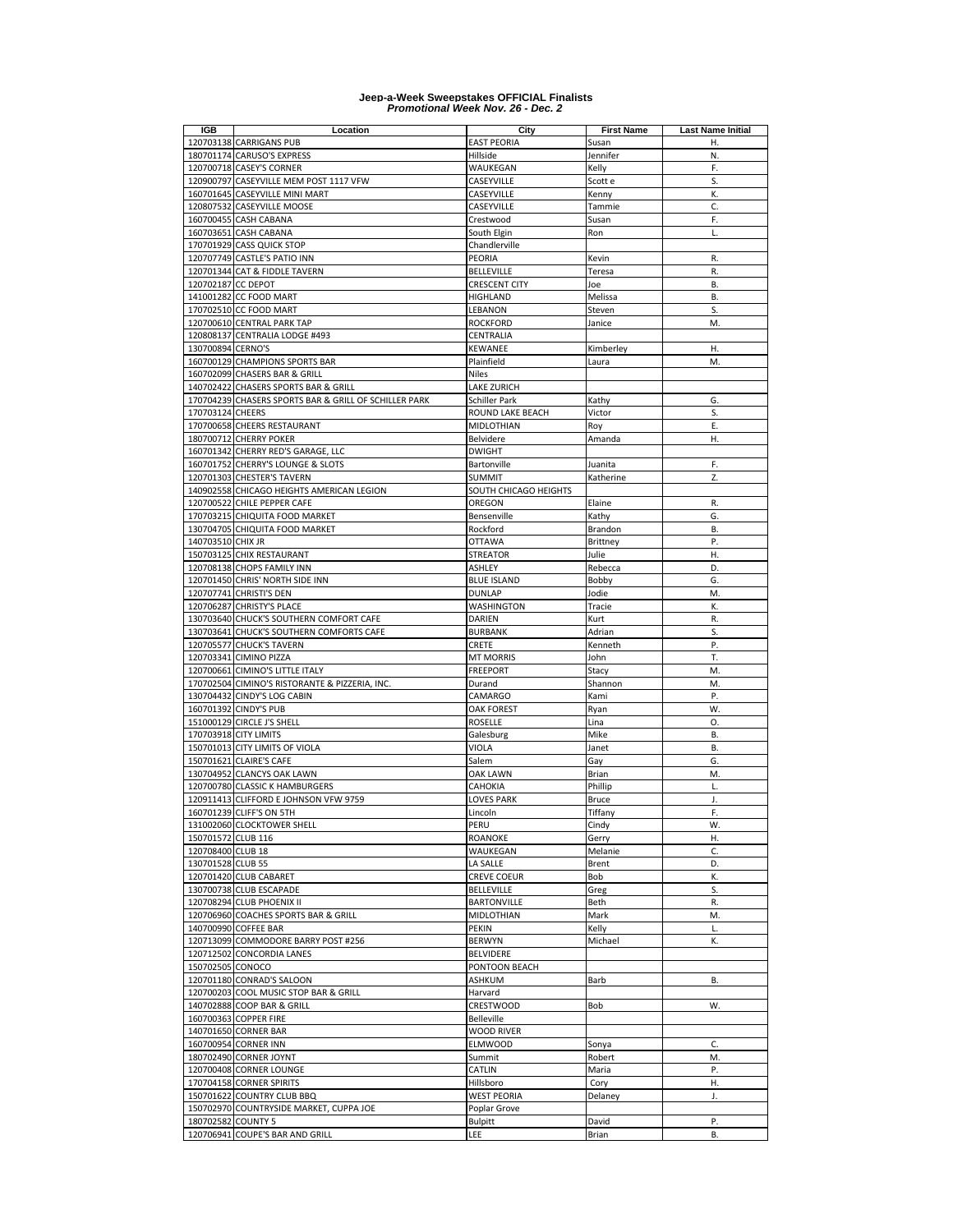| IGB                  | Location                                            | City                    | <b>First Name</b> | <b>Last Name Initial</b> |
|----------------------|-----------------------------------------------------|-------------------------|-------------------|--------------------------|
|                      | 120708301 CRAWDADDYS                                | MT OLIVE                | Brandon           | M.                       |
|                      | 170701470 CRESCENT CITY TAP                         | Galva                   | Darla             | Ρ.                       |
|                      | 160700593 CRESTWOOD BP                              | CRESTWOOD               | Karen             | В.                       |
|                      |                                                     |                         |                   | К.                       |
|                      | 170702068 CRETE LIQUOR                              | Crete                   | Alex              |                          |
|                      | 140700170 CROATIAN CULTURAL CLUB                    | JOLIET                  |                   |                          |
|                      | 120702072 CRONIES GRILL                             | MACHESNEY PARK          | Melissa           | L.                       |
|                      | 120708092 CROSSROADS OF WOOD DALE                   | Wood Dale               | Larry             | В.                       |
|                      | 160703972 CROSSTOWN PUB & GRILL                     | Batavia                 | Carlos            | L.                       |
| 130704825 CRUSENS    |                                                     | Peoria                  | Robert            | В.                       |
| 130704824 CRUSENS II |                                                     | WEST PEORIA             | Julian            | M.                       |
|                      | 120700163 CUEWORKS                                  | WASHINGTON              |                   | Q.                       |
|                      |                                                     |                         | Сj                |                          |
|                      | 120700541 D & D'S TAP                               | <b>POSEN</b>            | Ronald            | А.                       |
|                      | 130704130 D & T WEDGE                               | <b>ALTON</b>            | Lisa              | В.                       |
|                      | 140702042 D'AGOSTINO'S PIZZA PUB                    | RIVER GROVE             | Kevin             | S.                       |
|                      | 180700845 DAISY MAY'S GAMING CAFE                   | Germantown Hills        | Susan             | Η.                       |
|                      | 120702234 DALE ATHLETIC CLUB                        | ROCKDALE                | Ann               | G.                       |
| 120701198 DALE'S     |                                                     | DANVILLE                | Asha              | D.                       |
|                      | 130703184 DALTON'S IRISH PUB                        | BURBANK                 | Ray               | Ρ.                       |
|                      | 140702310 DALY SPORTS BAR                           | PHILO                   | Jon               | W.                       |
|                      |                                                     |                         |                   |                          |
|                      | 120701219 DAN'D JAC'S                               | ORLAND HILLS            | Doug              | Κ.                       |
|                      | 160702221 DANNY'S LOUNGE                            | Alton                   |                   |                          |
|                      | 120704199 DANNY'S TAP                               | MONMOUTH                | Tayler            | T.                       |
|                      | 160700160 DARCY'S CAFE & SLOTS                      | <b>CREVE COEUR</b>      | Carrie            | Α.                       |
|                      | 160701379 DARCY'S CAFE & SLOTS II                   | NORTH PEKIN             | Charles           | <b>B.</b>                |
|                      | 120701253 DAVERN'S TAVERN & LOUNGE                  | <b>JUSTICE</b>          | Carol             | S.                       |
|                      | 120709992 DAVE'S BAR                                | PEORIA                  | Andy              | L.                       |
|                      |                                                     |                         |                   |                          |
|                      | 120701245 DAVE'S TAP                                | GILMAN                  | Pam               | L.                       |
|                      | 120712139 DAVID'S CORNER                            | <b>ROCKFORD</b>         | Carrie            | W.                       |
|                      | 130703214 DAVIDSON'S BAR & GRILL                    | HOMER GLEN              | Michael           | R.                       |
|                      | 140703884 DEKALB COLUMBUS CLUB                      | <b>DEKALB</b>           | John              | Ε.                       |
|                      | 120708497 DELAO RESTAURANT & BAR                    | <b>MENDOTA</b>          | Jesse             | Α.                       |
|                      | 150701310 DELHI BELLY                               | WINTHROP HARBOR         | Lue               | Z.                       |
|                      | 130704891 DELIA ITALIA & STUDIO 5                   | <b>ROCKFORD</b>         |                   |                          |
|                      | 130704399 DELL RHEA'S CHICKEN BASKET                | WILLOWBROOK             | Whitey            | R.                       |
|                      |                                                     |                         |                   |                          |
|                      | 130703186 DELTA LOUNGE                              | <b>BURBANK</b>          | Dan               | Q.                       |
|                      | 131002729 DELTA-SONIC                               | Joliet                  | Tom               | D.                       |
|                      | 160701456 DELTA-SONIC                               | Melrose Park            | Deion             | W.                       |
|                      | 150700489 DELTA-SONIC                               | CRESTWOOD               | Ryan              | W.                       |
|                      | 120703133 DENNY O'S                                 | <b>FULTON</b>           | Alison            | C.                       |
|                      | 120709421 DETTORE'S TOWN LANES                      | <b>OTTAWA</b>           | Jani              | Ε.                       |
|                      | 170701203 DIAMOND JUBILEE CLUB                      | Du Bois                 |                   |                          |
| 140701683 DIESEL     |                                                     | PEORIA                  |                   |                          |
|                      |                                                     |                         |                   |                          |
|                      | 120705361 DINO'S FOOD & LIQUOR                      | CHICAGO HEIGHTS         | Mike              | C.                       |
|                      | 120702279 DOC HOLIDAY'S SALOON & EATERY             | <b>COTTAGE HILLS</b>    | Richard           | S.                       |
|                      | 170701284 DOC'S SMOKEHOUSE & CRAFT BAR              | Mokena                  |                   |                          |
|                      | 170701752 DOLLAR BAR                                | Belvidere               | Julie             | В.                       |
|                      | 120700693 DONALD & DEBBIE'S DOG HOUSE               | <b>BRADLEY</b>          | Alfred            | L.                       |
|                      | 180701452 DOUBLE A'S PIZZA PUB                      | Peoria                  | Seth              | S.                       |
|                      | 120701323 DOWN THE STREET                           | ASHMORE                 | Ashley            | Ś.                       |
|                      | 121001213 DOWNS TRAVEL MART                         | <b>DOWNS</b>            | Beverly           | Ε.                       |
|                      |                                                     |                         |                   |                          |
|                      | 130701026 DOWNTOWN GRILL & BAR                      | <b>WEST BROOKLYN</b>    | Richard           | В.                       |
| 170703302 DR UGS     |                                                     | VIRGINIA                | Catrina           | C.                       |
|                      | 120709219 DRINKING CONSULTANTS                      | <b>OQUAWKA</b>          | John              | W.                       |
|                      | 130703002 DRY DOCK INN                              | DARIEN                  | Keri              | Ρ.                       |
|                      | 120702127 DUETT BAR                                 | <b>JUSTICE</b>          | Kazimierz         | S.                       |
|                      | 140701324 DUEY'S CORNER TAP                         | PORT BYRON              |                   |                          |
|                      | 120703796 DUFFY'S TAVERN                            | GALESBURG               | Jaime             | L.                       |
|                      | 120705441 DUNAGAINS IRISH PUB                       | <b>PARK FOREST</b>      | Nathan            | F.                       |
| 160700736 E J KARZ   |                                                     | VERONA                  | Justin            | M.                       |
|                      | 120810900 EAGLES AERIE # 2444                       |                         |                   |                          |
|                      |                                                     | ZEIGLER                 | Aaron             | Ρ.                       |
|                      | 120805072 EAGLES-PEORIA AERIE                       | PEORIA                  | Donald            | M.                       |
|                      | 120707541 EAST END TAP                              | OGLESBY                 | Tina              | C.                       |
|                      | 120710153 EAST PEORIA BOATING & RECREATION CLUB     | <b>EAST PEORIA</b>      | Gordon            | G.                       |
|                      | 120706944 EDDIE'S Lounge                            | <b>GRANITE CITY</b>     | Edward            | Η.                       |
|                      | 150702717 EILEEN'S CAFE & BANQUETS                  | ROUND LAKE HEIGHTS      | Linda             | С.                       |
|                      | 150702411 EL CORTEZ RESTAURANT MOKENA               | MOKENA                  | Raul              | F.                       |
|                      | 160701315 EL INDIO AZTECA                           | <b>SUMMIT</b>           |                   |                          |
|                      |                                                     |                         |                   |                          |
|                      | 130702814 EL PATRON SLOTS                           | <b>CICERO</b>           | Diane             | G.                       |
|                      | 170704281 EL TIO LOCO INC                           | Northlake               | Kathy             | G.                       |
|                      | 170702619 ELITE ENTERTAINMENT IV INC                | Round Lake Beach        | Robert            | О.                       |
|                      | 160700506 EMMY'S CAFE                               | <b>BRAIDWOOD</b>        | Charlene          | C.                       |
|                      | 160700226 EMMY'S CAFE                               | MANHATTAN               |                   |                          |
|                      | 160701460 EMMY'S CAFE LTD                           | <b>COAL CITY</b>        | Kimberly          | C.                       |
|                      | 120910861 EVERGREEN PARK AMERICAN LEGION            | EVERGREEN PARK          | Dale              | А.                       |
|                      | 170702884 EXIT 210 SALOON                           | Oakwood                 | Maranda           | L.                       |
|                      | 131002308 EXPRESS LANE GAS & FOOD MART (DIXON EAST) | <b>DIXON</b>            | Kristi            | Т.                       |
|                      |                                                     |                         |                   |                          |
|                      | 120805501 F O EAGLES AERIE 2783                     | <b>ROCK FALLS</b>       | Timothy           | Η.                       |
|                      | 120702000 FAIRVIEW INN INC                          | <b>FAIRVIEW HEIGHTS</b> | Scott             | S.                       |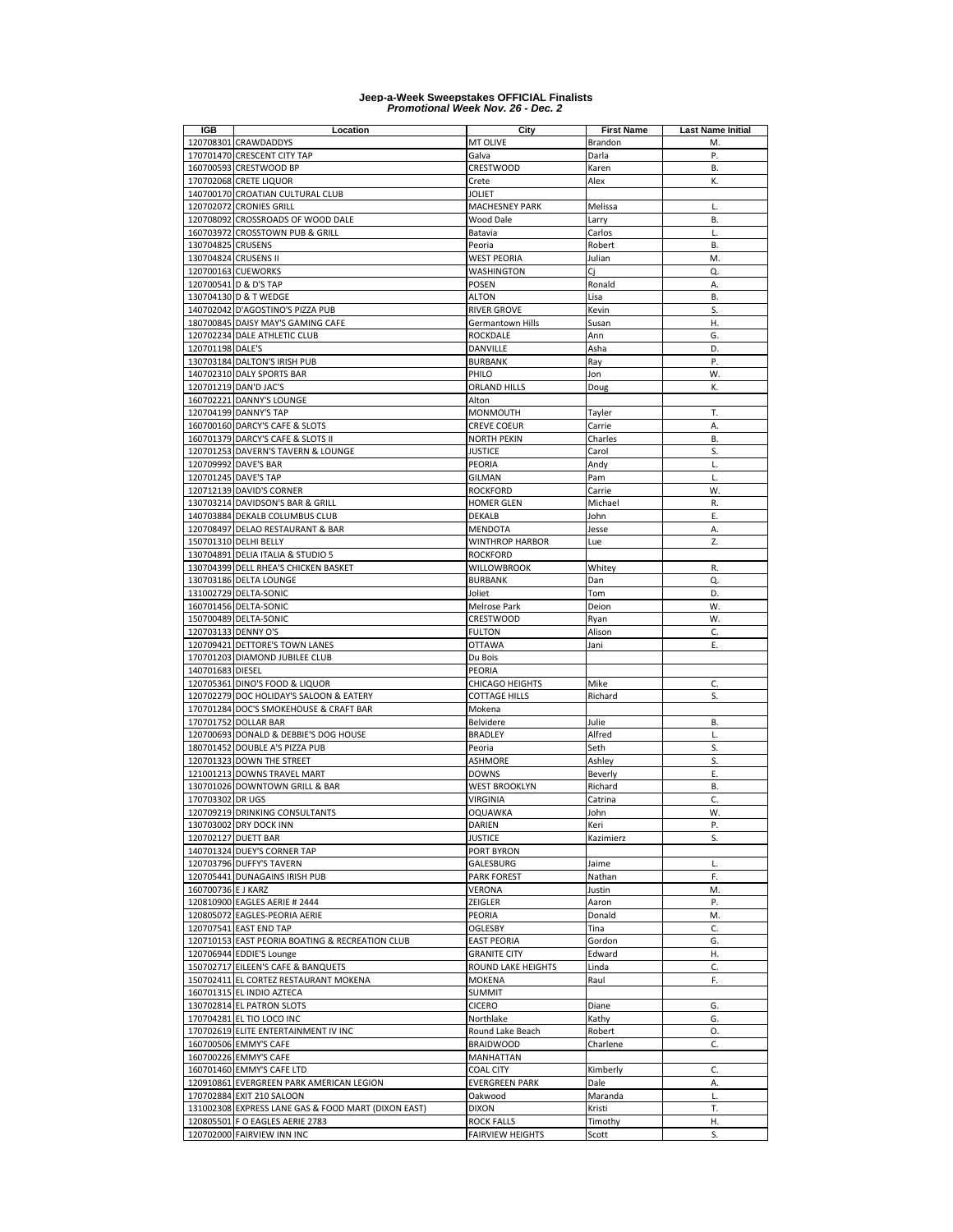| <b>IGB</b>          | Location                                           | City                    | <b>First Name</b> | <b>Last Name Initial</b> |
|---------------------|----------------------------------------------------|-------------------------|-------------------|--------------------------|
|                     | 140703414 FAIRVIEW LOUNGE                          | <b>FAIRVIEW HEIGHTS</b> | Marion            | R.                       |
|                     | 150701223 FAJITAS MEXICAN RESTAURANT #2            | LA SALLE                | Jackie            | M.                       |
|                     | 140702406 FAMILY BEER EAST                         | <b>EAST DUBUQUE</b>     | Steve             | Z.                       |
|                     | 170701622 FAMOUS CITY BILLIARDS                    | Creve Coeur             | Clifford          | P.                       |
|                     | 180700867 FARMINGTON LIQUOR MART                   | Farmington              | Paul              | M.                       |
|                     | 170700615 FAST EDDIEZ                              | Rock Falls              | Kenneth           | G.                       |
| 131004385 FAST STOP |                                                    | VIRGINIA                | Scott             | D.                       |
| 170702163 FASTRIP   |                                                    | Du Quoin                | Heather           | Η.                       |
|                     | 150700126 FAT BOYZ PIZZA & STUFF                   | Minooka                 | Mary              | Ρ.                       |
|                     | 170701561 FAT CAT SLOTS                            | Rochelle                | Maggie            | H.                       |
|                     | 120708474 FAT DADDYZ BAR & GRILL                   | <b>SUMMIT</b>           | Eileen            | <b>B.</b>                |
|                     | 130703191 FAT DADDY'Z BAR & GRILL                  | SENECA                  | Joann             | D.                       |
|                     |                                                    |                         |                   | G.                       |
|                     | 180700103 FAT DOGGY'Z                              | Justice                 | Patricia          |                          |
|                     | 160702942 FAT FISH PUB                             | Galesburg               | Alex              | M.                       |
| 130704163 FATSOZ    |                                                    | <b>ELGIN</b>            | Jamie             | В.                       |
|                     | 180702820 Fatties Pub                              | Orland Park             | Joseph            | В.                       |
| 120702065 FAYE INN  |                                                    | <b>FAYETTEVILLE</b>     |                   |                          |
|                     | 140700003 FAY'S PLACE                              | CENTRALIA               | Gene              | R.                       |
|                     | 140703999 FERGIE & FOZ                             | <b>SUMMIT</b>           | Philip            | D.                       |
|                     | 170702358 FERG'S PUBLIC HOUSE                      | <b>ALEDO</b>            |                   |                          |
|                     | 170700744 FIBBERS BAR & GRILL                      | Leaf River              | Kristi            | O.                       |
|                     | 120709425 FIFTH QUARTER PRESS ROOM & EATERY        | HOMEWOOD                | Rick              | D.                       |
|                     | 120701984 FINALLY R PLACE                          | <b>EAST DUBUQUE</b>     | Kevin             | D.                       |
|                     | 130705126 FIREMENS HALL                            | COLLINSVILLE            | Amanda            | O.                       |
|                     | 150700091 FIREPIT BAR AND GRILL                    | PEOTONE                 | Barbara           | D.                       |
|                     | 120712310 FITZ'S IRISH BULLDOG                     | <b>VILLA PARK</b>       | Steve             | Ρ.                       |
|                     | 170701264 FITZ'S THIRSTY IRISHMAN                  | <b>Glendale Heights</b> | Edward            | P.                       |
|                     | 150703705 FLOSSMOOR STATION RESTAURANT AND BREWERY | <b>FLOSSMOOR</b>        |                   |                          |
|                     | 120906735 FLOYD J TILTON POST 3878                 | <b>ROCHELLE</b>         | Jimmy             | C.                       |
|                     | 120700493 FLOYD'S PLACE                            | OBLONG                  | Jana              | C.                       |
|                     | 141002758 FOREST VIEW BP (GEI-164)                 | <b>Forest View</b>      | Lee               | W.                       |
|                     | 120704193 FOUR STAR BAR & GRILL                    | MONMOUTH                |                   |                          |
|                     | 180701975 FRANCO'S CUCINA                          | Streamwood              | Frank             | M.                       |
|                     | 180701090 FRANKIE'S BEEF & PASTA                   | Oak Lawn                | Nestor            | J.                       |
|                     | 120700543 FRAN'S ON 17                             | LIMESTONE               |                   | J.                       |
|                     | 180701771 FRATELLO'S                               | <b>Tinley Park</b>      | Terry             | S.                       |
|                     |                                                    |                         | Errick            |                          |
|                     | 120801366 FRATERNAL ORDER OF EAGLES AERIE #545     | <b>BELLEVILLE</b>       | Cindy             | W.                       |
|                     | 131006108 FRED'S FUEL N FOOD                       | <b>GILMAN</b>           | Louise            | т.                       |
|                     | 120806489 FREEPORT MOOSE LODGE 162                 | <b>FREEPORT</b>         | Charlotte         | S.                       |
|                     | 120701261 FRITZ'S SALOON                           | MANHATTAN               |                   |                          |
|                     | 150702817 FRONT ROW                                | <b>HOMER GLEN</b>       | Jonathan          | M.                       |
|                     | 120700530 FRONT STREET TAP                         | <b>HARVARD</b>          | Dennis            | D.                       |
|                     | 160704132 FULL MOON BAR & GRILL                    | BATAVIA                 | Mike              | W.                       |
|                     | 120708022 FULL MOON TAVERN                         | CASEYVILLE              | <b>Buffy</b>      | M.                       |
| 160700044 FUZZY'S   |                                                    | Rockford                | Felicia           | В.                       |
|                     | 130704888 FUZZY'S BAR                              | DANVILLE                | Curtis            | N.                       |
|                     | 120701983 GALLAGHER'S PUB                          | MANHATTAN               | Troy              | В.                       |
|                     | 180701638 GARDEN ARCADE                            | Oakbrook Terrace        | Maureen           | Н.                       |
|                     | 120711374 GARIO'S PIZZA VILLA LTD                  | MONTGOMERY              | Steven            | C.                       |
|                     | 141003203 GEMSTOP INC.                             | LORAINE                 |                   |                          |
|                     | 120702991 GENE'S PLACE                             | <b>ROCKFORD</b>         | Julie             | К.                       |
| 120700532 GENISIO'S |                                                    | WOODHULL                | Randi             | W.                       |
|                     | 150703345 GENNARO LIQUORS                          | OAK LAWN                | Lillian           | T.                       |
|                     | 120701414 GEORGE'S BAR & GRILL                     | <b>EAST DUBUQUE</b>     | Anthony           | Н.                       |
|                     | 170700024 GEORGE'S LOCAL BREW                      | Jerseyville             |                   |                          |
|                     | 150702829 GEORGE'S PUB                             | <b>EAST CARONDELET</b>  | Melinda           | S.                       |
|                     | 130705093 GEORGIOS COMFORT INN & CONFERE           | <b>ORLAND PARK</b>      | Liz               | В.                       |
| 160704274 GIA'S     |                                                    | Summit                  | Joanne            | К.                       |
|                     | 150702507 GIBSON'S MINI MART                       | Phoenix                 | Rhoda             | R.                       |
| 150702569 GIGI'S    |                                                    | CRESTWOOD               | Diane             | C.                       |
|                     | 170704015 GILBERTS MOBIL MART                      | Gilberts                | Ruben             | M.                       |
|                     | 120705012 GILS SUPPER CLUB LTD                     | <b>HANNA CITY</b>       | Nancy             | R.                       |
|                     | 120704955 GIMPY'S ON 150                           | <b>RIO</b>              | Kerzi             | Ρ.                       |
| 120703921 GLASS TAP |                                                    | STEGER                  | Shawn             | Η.                       |
|                     | 120701170 GLENWOOD OAKS RESTAURANT                 | GLENWOOD                | Dale              | Ε.                       |
|                     | 160702617 GLENWOOD ROLLER RINK                     | GLENWOOD                |                   |                          |
|                     |                                                    | <b>CRYSTAL LAKE</b>     |                   |                          |
|                     | 160701665 GOAL LINE SPORTS BAR AND GRILL           |                         |                   |                          |
|                     | 120700710 GOAL POST                                | OAK LAWN                | Chris             | Ε.                       |
| 120702202 GOBBIE'S  |                                                    | GALENA                  | Todd              | В.                       |
| 140701398 GODSON'S  |                                                    | <b>BERWYN</b>           | Cheryl            | н.                       |
|                     | 120709780 GOETTENS OASIS                           | Carrollton              | Amy               | Н.                       |
|                     | 120702066 GOLDEN GIRLS                             | <b>ROCKFORD</b>         |                   |                          |
|                     | 160701245 GOLDIE'S LOUNGE & SLOTS                  | West Peoria             | Margi             | Η.                       |
|                     | 180700535 GOOD TIMES                               | Benton                  | Debbie            | G.                       |
|                     | 151002192 GOOD TO GO #88                           | <b>BEDFORD PARK</b>     | Tom               | Ρ.                       |
|                     | 160703562 GRACE 8 INC                              | Markham                 |                   |                          |
|                     | 120712919 GRAMPA'S BACKSTOP BAR & GRILL            | BELVIDERE               | Jane              | А.                       |
|                     | 130704136 GRAND DUKES RESTAURANT                   | <b>SUMMIT</b>           | Kathleen          | C.                       |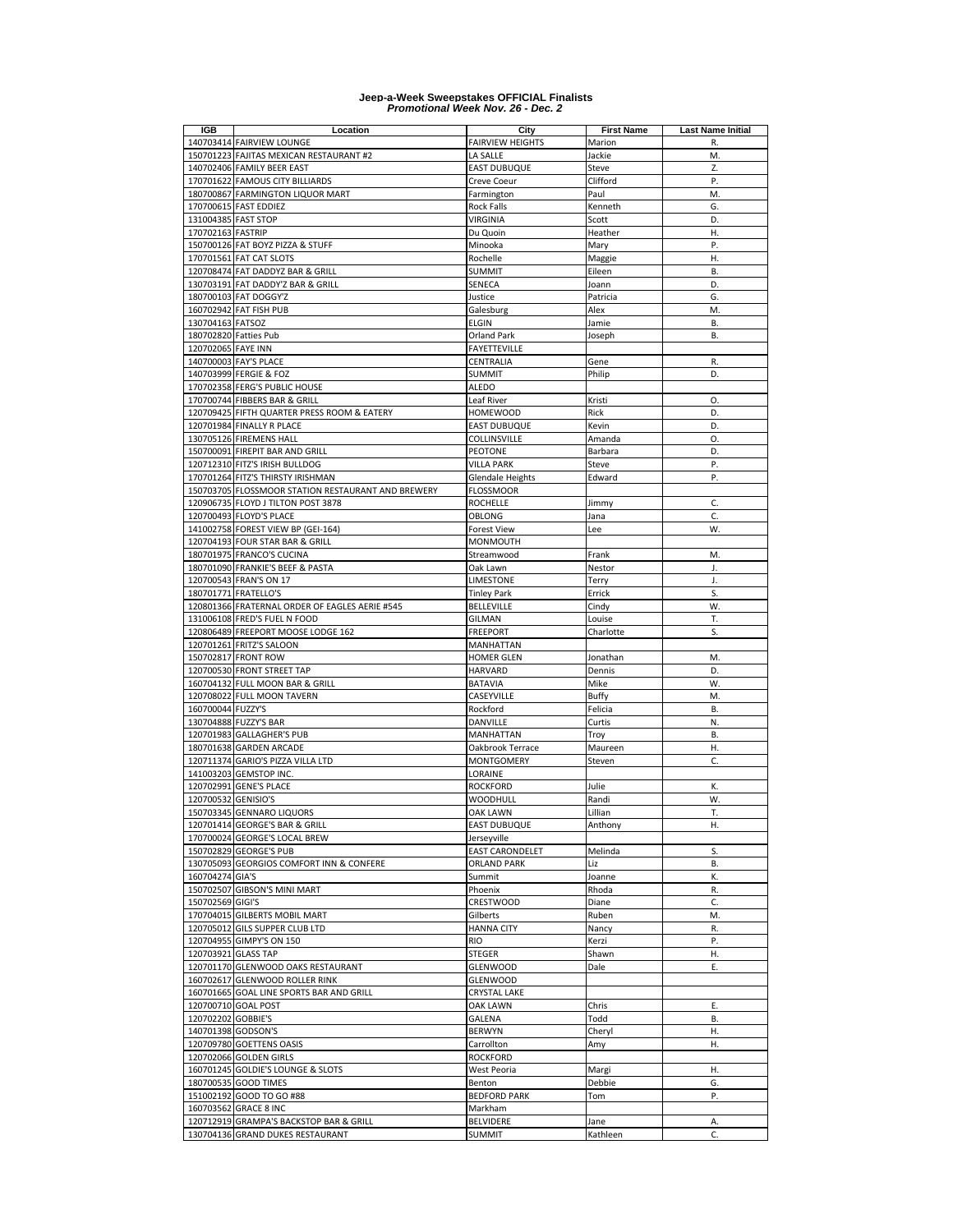| IGB                  | Location                                                                         | City                       | <b>First Name</b> | <b>Last Name Initial</b> |
|----------------------|----------------------------------------------------------------------------------|----------------------------|-------------------|--------------------------|
|                      | 130706212 GRANNY'S COUNTRY KITCHEN                                               | <b>JUSTICE</b>             | Pedro             | C.                       |
|                      | 160701565 GREAT FOOD & SPIRITS                                                   | <b>MATTOON</b>             | Angelica          | <b>B.</b>                |
|                      | 120900192 GREATER PEORIA AMVETS                                                  | PEORIA                     | Vali              | Q.                       |
|                      | 120706845 GRIFFIN'S PINT                                                         | <b>MORRIS</b>              | Marcus            | S.                       |
|                      | 120907842 GUNG HO VFW POST 6750                                                  | RANTOUL                    | Janet             | Q.                       |
|                      | 120705745 HALL'S BREW ROOM                                                       | YATES CITY                 | Dennis            | M.                       |
|                      | 180701659 HAMMER HEADZ                                                           | <b>Rock Falls</b>          | Marcia            | В.                       |
|                      | 120705947 HAMMER'S BAR & RESTAURANT                                              | <b>BARTONVILLE</b>         | Gerald            | F.                       |
|                      | 170701432 HAN DEE MART                                                           | Red Bud                    | Toni              | G.                       |
|                      | 140703344 HAN-DEE MART                                                           | CASEYVILLE                 |                   |                          |
|                      | 170703727 HANK'S LOUNGE                                                          | Centralia                  | Kevin             | Η.                       |
|                      | 180700969 HAPPY TAPPER                                                           | Northlake                  | Heidi             | Α.                       |
|                      | 170703096 HAPPY WOK MP                                                           | Machesney Park             | Tammy             | N.                       |
|                      | 170701619 HARD LUCK                                                              | Crestwood                  | Lee               | U.                       |
|                      | 130902134 HARRY E ANDERSON VFW POST 9545<br>120908212 HARRY W PHILBLAD POST #749 | <b>NEW LENOX</b>           | Shannon           | M.<br>L.                 |
|                      | 151004202 HAVANA FAST STOP                                                       | KNOXVILLE<br><b>HAVANA</b> | Tori              | Η.                       |
|                      | 120711281 HAWG DOGS                                                              | Savanna                    | Sarah<br>John     | ٧.                       |
|                      | 130700866 HAYNES ON MAIN                                                         | MACKINAW                   | Gary              | E.                       |
|                      | 160701517 HEAD WEST SUBS                                                         | SOUTHERN VIEW              | Joy               | S.                       |
|                      | 160704230 HEATHER'S WINE NOOK, INC.                                              | Chillicothe                | Lisa              | M.                       |
|                      | 150703022 HENNY PENNY                                                            | <b>MCHENRY</b>             | Terri             | D.                       |
|                      | 130703814 HENRY'S DOUBLE K                                                       | <b>MT CARROLL</b>          | James             | Η.                       |
|                      | 160702481 HIDEAWAY SLOTS N MORE                                                  | <b>FITHIAN</b>             |                   |                          |
|                      | 120700760 HIDEOUT LOUNGE                                                         | <b>MT VERNON</b>           | Linda             | S.                       |
|                      | 120709906 HIGH HEELS SALOON                                                      | SOMONAUK                   |                   |                          |
|                      | 120700637 HIGH NOON SALOON & EATERY                                              | ORANGEVILLE                | Mark              | 0.                       |
|                      | 160703627 HIGHLAND PARK BOWL                                                     | <b>MOLINE</b>              |                   |                          |
|                      | 180700110 HOLLYWOOD SLOTS                                                        | South Beloit               | Ron               | N.                       |
|                      | 120701235 HOME PLATE RESTAURANT AND LOUNGE LLC                                   | ONARGA                     | Roque             | G.                       |
|                      | 170700739 HOMETOWN GYROS                                                         | Midlothian                 | Jill              | C.                       |
|                      | 120900762 HOMETOWN POST 9773 VFW                                                 | <b>HOMETOWN</b>            | Deborah           | K.                       |
| 130705686 HOOEY'S    |                                                                                  | QUINCY                     |                   |                          |
|                      | 120707730 HOOPS PUB & PIZZA                                                      | PEORIA                     | Robert            | В.                       |
|                      | 150701636 HORIZON LIQUORS INC                                                    | <b>FREEPORT</b>            | Tyshi             | Η.                       |
|                      | 160703850 HORNS & HALOS SALOON                                                   | Channahon                  | Alvin             | W.                       |
|                      | 160701728 HORSESHOE RESTAURANT & LOUNGE                                          | O'FALLON                   | Paul              | Т.                       |
| 170700491 HOT GRILL  |                                                                                  | Stickney                   | Julie             | W.                       |
|                      | 150703390 HOT SHOTS PIZZA & SLOTS                                                | Pekin                      | Kent              | В.                       |
|                      | 140703844 HOT SLOTS GETAWAY                                                      | Richmond                   | Patty             | D.                       |
|                      | 170702514 HOWARD'S                                                               | ALBANY                     | Stephen           | ٧.                       |
| 180701140 H'S BAR    |                                                                                  | <b>Belleville</b>          | Lori              | R.                       |
|                      | 130702061 HUB LOUNGE                                                             | <b>HARVARD</b>             | Don               | ٧.                       |
|                      | 120706254 HUBERS WEST END STORE                                                  | CHAMPAIGN                  | Larry             | M.                       |
|                      | 160701770 HUCK FINN DONUTS                                                       | <b>OAK LAWN</b>            | Gerry             | W.                       |
|                      | 160704133 HUCK'S #104                                                            | West Frankfort             | Schannone         | S.                       |
|                      | 170702593 HUCK'S #142                                                            | Carmi                      | Derek             | R.                       |
|                      | 180701392 HUCK'S #161                                                            | Marion                     | Marissa           | F.                       |
|                      | 170700887 HUCK'S #212                                                            | Harrisburg                 |                   |                          |
|                      | 180701393 HUCK'S #247                                                            | Marion                     | Terrelle          | R.                       |
|                      | 171000341 HUCK'S #367                                                            | CARTERVILLE                | Kay               | D.                       |
|                      | 161002208 HUCK'S #379                                                            | Marion                     | Pamela            | S.                       |
|                      | 180701394 HUCK'S #388                                                            | Marion                     |                   |                          |
| 140701027   R HERE   |                                                                                  | BELLEVUE                   | Luci              | S.                       |
|                      | 120707517 ILLINI LOUNGE                                                          | MARSEILLES                 | Mike              | Η.                       |
| 120704343 ILLINI TAP |                                                                                  | KEWANEE                    | Sean              | ٧.                       |
| 180700815 IMAGE      |                                                                                  | Rockford                   | Lee               | S.                       |
|                      | 150703801 IMPERIAL PUB & CLUB, INCORPORATED                                      | <b>GRANITE CITY</b>        | Tonya             | R.                       |
|                      | 180702830 Indoor Golf Links of America                                           | Orland Park                | Joseph            | S.                       |
|                      | 120708407 INDUSTRIAL TAVERN                                                      | WAMAC                      | Cliff             | Η.                       |
|                      | 140703945 INFINITY LOUNGE                                                        | <b>CICERO</b>              | Sam               | W.                       |
|                      | 130704613 IRISH MILL INN                                                         | MUNDELEIN                  |                   |                          |
| 120700604 IZZY'S     |                                                                                  | Joliet                     | Phil              | S.                       |
|                      | 131006213 J & D OIL / J & D COUNTRYSIDE MARATHON                                 | POPLAR GROVE               | Cheri             | Κ.                       |
|                      | 130702315 J & J'S HOMESTEAD INC                                                  | <b>GIFFORD</b>             | Darren            | W.                       |
|                      | 120706485 J & K'S HALF MOON TAVERN                                               | <b>HINCKLEY</b>            | Keith             | U.                       |
|                      | 140700263 J.W. HOLLSTEIN'S SALOON                                                | <b>TINLEY PARK</b>         | Sam               | Η.                       |
|                      | 120705009 JACKIE'S SLOTS & SHOTS                                                 | <b>CREST HILL</b>          | Jodi              | S.                       |
| 160702794 JACKPOT    |                                                                                  | Benid                      | Tony              | Т.                       |
|                      | 140702956 JACKPOT OASIS                                                          | <b>MATTOON</b>             | Angelica          | В.                       |
|                      | 120701226 JACK'S BAR & GRILL                                                     | STEGER                     | Michael           | J.                       |
|                      | 130700373 JACK'S PLACE                                                           | CASEYVILLE                 | Susan             | R.                       |
|                      | 170700845 JACKSON COUNTY COUNTRY CLUB                                            | Murphysboro                | Donald            | Η.                       |
|                      | 150703281 JACKSON'S HANDLEBAR                                                    | SPRINGFIELD                | Gary              | В.                       |
|                      | 120900705 JACKSONVILLE AMVET                                                     | <b>JACKSONVILLE</b>        | Melissa           | S.                       |
|                      | 120707918 JACOBSMEYER'S                                                          | <b>GRANITE CITY</b>        |                   |                          |
|                      | 120700218 JAC'S DOGHOUSE                                                         | PEKIN                      | Steve             | V.                       |
|                      | 160702543 JAIMI'S PLACE                                                          | Pekin                      | Kent              | В.                       |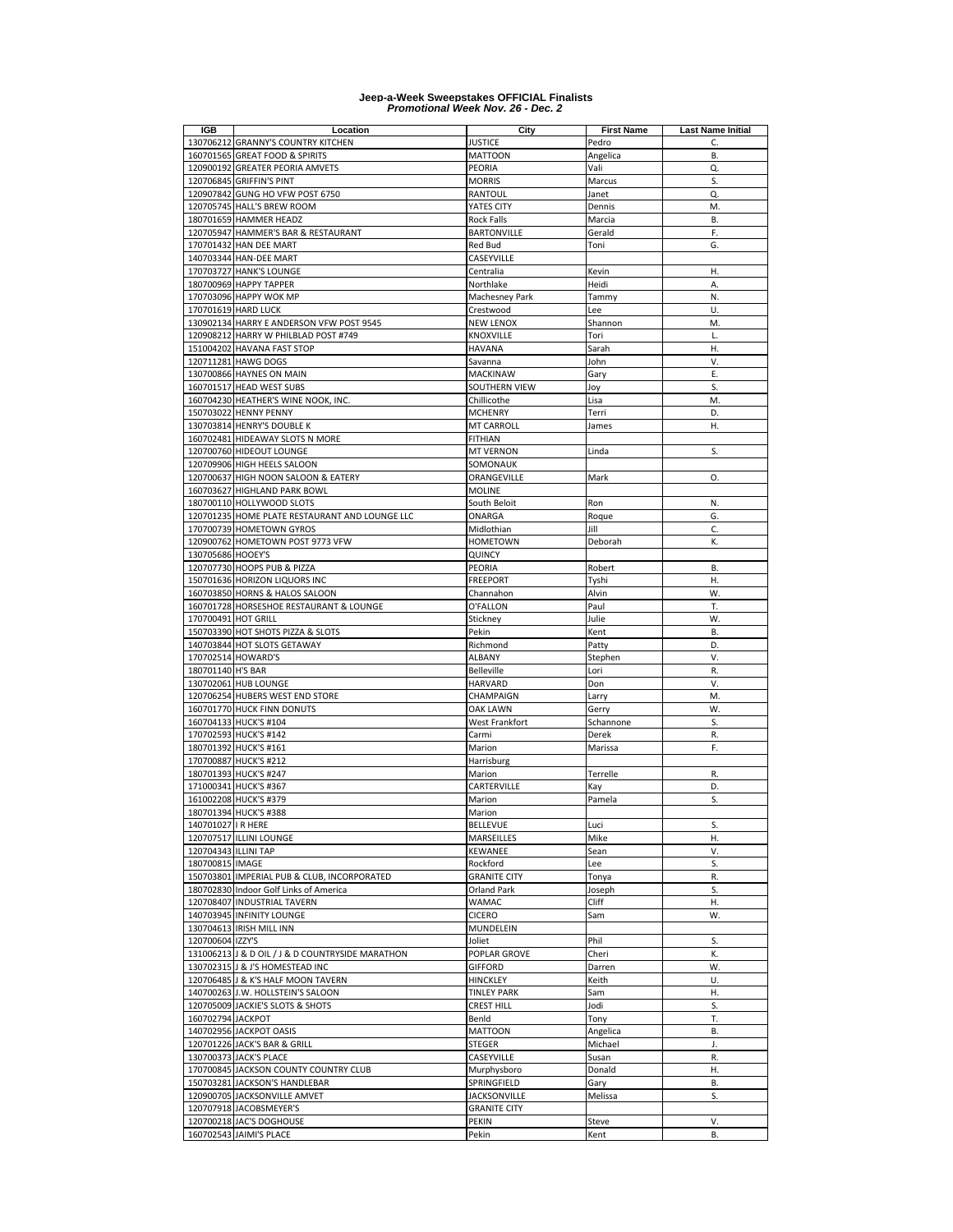| IGB                   | Location                                                                               | City                         | <b>First Name</b> | <b>Last Name Initial</b> |
|-----------------------|----------------------------------------------------------------------------------------|------------------------------|-------------------|--------------------------|
|                       | 160701575 JAK'S PLACE                                                                  | CHICAGO RIDGE                | Sarah             | Ε.                       |
|                       | 160701935 JAMIE'S OUTPOST PARLOR                                                       | NORTH UTICA                  | Adrian            | Т.                       |
|                       | 170700483 JEMMA'S SLOTS                                                                | Crete                        | Amy               | D.                       |
|                       | 160703602 JEN'S GUESTHOUSE                                                             | WILLOW SPRINGS               | Jett              | S.                       |
|                       | 130705130 JEN'S PLACE BAR AND GRILL CORP<br>180702134 JERK FLAVORS RESTAURANT & LOUNGE | <b>FARMINGTON</b><br>Markham | Michael           | S.                       |
|                       | 120702987 JE'ROD'S BAR & GRILL                                                         | SHANNON                      |                   | R.                       |
|                       | 120701200 JESSE'S TAVERN                                                               |                              | Robert<br>Bill    | J.                       |
| 160703898 JIMMY C'S   |                                                                                        | CHICAGO RIDGE<br>Peoria      | Alissa            | M.                       |
|                       | 120703762 JIMMY EARP'S HIDEAWAY                                                        | PEORIA                       | James             | В.                       |
|                       | 170702369 JIMMY'S BAR                                                                  | <b>WEST PEORIA</b>           |                   |                          |
| 120704374 JJ'S PUB    |                                                                                        | <b>POSEN</b>                 | Mike              | F.                       |
| 120702076 JOE'S BAR   |                                                                                        | <b>JOLIET</b>                | Jeff              | G.                       |
| 120709655 JOHN L'S II |                                                                                        | <b>BLUE ISLAND</b>           | Dan               | W.                       |
|                       | 120704152 JOHNNIE'S TAP                                                                | <b>FULTON</b>                | Melissa           | <b>B.</b>                |
|                       | 120706432 JOHNNY VIGS                                                                  | Peoria                       | William           | L.                       |
|                       | 160700238 JOHNSBURG QUIK SHOP (GEI-196)                                                | <b>JOHNSBURG</b>             | Donna             | Η.                       |
|                       | 131002980 JOHNSTON CITY "ROC" #9                                                       | JOHNSTON CITY                | Rhonda            | W.                       |
|                       | 120909423 JOLIET LEGION POST 1080                                                      | <b>JOLIET</b>                | Renee             | P.                       |
|                       | 120708315 JOSEPHINE'S                                                                  | GEORGETOWN                   | Steven            | W.                       |
|                       | 120701252 JOSH'S SALOON                                                                | <b>FORRESTON</b>             | Duane             | Ρ.                       |
| 150701087 JOYLUCK     |                                                                                        | HOMETOWN                     | Jessica           | Η.                       |
| 150700773 J'S LANES   |                                                                                        | HARVARD                      |                   |                          |
|                       | 120707903 JUDGE'S CHAMBERS                                                             | PEORIA                       | Tara              | В.                       |
|                       | 150702957 JUDI'S DELI                                                                  | Pekin                        | Kristin           | Т.                       |
|                       | 120708010 JULIE'S SHOOTING STAR TAVERN                                                 | <b>WESTVILLE</b>             | Kim               | Η.                       |
|                       | 160701393 JUST ADD WATER BAIT, TACKLE & MORE                                           | MARION                       | Allen             | J.                       |
|                       | 120705583 JUST US SPORTS BAR                                                           | JUSTICE                      | Kim               | M.                       |
|                       | 170701764 JUSTICE GO LO                                                                | Justice                      | Erick             | L.                       |
|                       | 140710728 K OF C COLUMBIAN CLUB                                                        | PINCKNEYVILLE                | Jane              | F.                       |
|                       | 180700053 KAL'S ROADHOUSE BAR AND GRILL CO.                                            | Danville                     |                   |                          |
|                       | 151000458 KANKAKEE GAS N WASH                                                          | KANKAKEE                     |                   |                          |
| 170701448 KARI'S      |                                                                                        | SPRING GROVE                 | Christina         | А.                       |
|                       | 170700048 KATHY'S CORNER                                                               | <b>BLUE ISLAND</b>           | Alex              | G.                       |
|                       | 120700694 KAT'S MEOW<br>160702063 KD KAT'S LUCKY 7 LOUNGE                              | <b>EAST DUBUQUE</b>          | Joe               | D.<br><b>B.</b>          |
|                       | 180701603 KELLY'S QUICK STOP                                                           | PEORIA HEIGHTS               | Robert<br>Juanita | R.                       |
|                       | 180700026 KENNY'S WESTSIDE PUB                                                         | Norris City<br>Peoria        | Keyalmsha         | В.                       |
|                       | 120701222 KEP'S SPORTS BAR INC [WASHINGTON]                                            | WASHINGTON                   | Bryant            | R.                       |
|                       | 150700116 KICKBACK ON FULTON                                                           | Peoria                       | Robert            | <b>B.</b>                |
|                       | 120705210 KICKBACK SALOON                                                              | <b>TAMPICO</b>               | Pete              | К.                       |
|                       | 150703011 KICKN 66 LIQUOR & MORE                                                       | LITCHFIELD                   | Robert            | M.                       |
|                       | 160702496 KIKI'S GAMING LOUNGE                                                         | CRESTWOOD                    | Karen             | <b>B.</b>                |
|                       | 170702932 KING NEPTUNE'S CAJUN HOUSE                                                   | Anna                         | Michael           | P.                       |
|                       | 170700771 KLEAN KAFE INC.                                                              | Philo                        | Bill              | F.                       |
|                       | 180700613 KNJ LIQUOR & LOTTERY                                                         | Dupo                         | Robert            | ٧.                       |
|                       | 170703674 KNOXVILLE BAR & GRILL                                                        | Knoxville                    |                   |                          |
|                       | 120704752 KOCH STREET BAR & GRILL                                                      | PEKIN                        | Jeremy            | C.                       |
|                       | 120704005 KOKE'S TAVERN INC                                                            | <b>FAIRMONT CITY</b>         |                   |                          |
|                       | 120708462 KOPP'S KORNER                                                                | ALTON                        | Mary              | F.                       |
|                       | 120708463 KOPP'S KORNER TOO                                                            | <b>GRANITE CITY</b>          |                   |                          |
| 130702844 KOURI'S     |                                                                                        | Peoria                       | Paul              | M.                       |
|                       | 130702845 KOURIS GRILL AND BAR                                                         | <b>GERMANTOWN HILLS</b>      | Gerald            | F.                       |
|                       | 120708213 KOURI'S PUB                                                                  | PEKIN                        |                   |                          |
|                       | 120708223 KOWALS BAR & GRILL                                                           | <b>HICKORY HILLS</b>         | Karen             | W.                       |
|                       | 120711236 KRAPILS THE GREAT STEAK                                                      | WORTH                        | Bill              | J.                       |
|                       | 120708728 KRETZERS BAR AND GRILL                                                       | <b>HOYLETON</b>              | Joshua            | M.                       |
|                       | 120702956 KUCHIE'S CORNER TAP                                                          | GROVELAND                    | Robert            | T.                       |
|                       | 130700010 KUCHIES ON THE WATER                                                         | <b>CREVE COEUR</b>           | Amanda            | M.                       |
|                       | 130704109 LA FIESTA AZTECA RESTAURANT<br>180701673 LA PALMA MEXICAN CUISINE            | <b>ALSIP</b>                 | Gina              | Ε.<br>C.                 |
|                       |                                                                                        | Algonquin                    | Lorena            |                          |
|                       | 160703331 LA PLACITA TAQUERIA #2<br>150701184 LA ROSA'S PIZZA & PASTA                  | Marengo<br>STILLMAN VALLEY   | Joe<br>Noel       | R.<br>C.                 |
|                       | 120708740 LA VILLITA LIQUORS II                                                        | <b>AURORA</b>                | Jose              | M.                       |
|                       | 160703514 LADY LUCK POKER                                                              | <b>McCullom Lake</b>         | Nancy             | Ρ.                       |
|                       | 160703394 LAGONDOLA SPAGHETTI HOUSE                                                    | Peoria                       | Jennifer          | F.                       |
|                       | 141002738 LAKE VILLA QUIK SHOP (GEI-103)                                               | <b>LAKE VILLA</b>            | Tyler             | C.                       |
|                       | 160702471 LAKES SPORTS BAR                                                             | <b>Island Lake</b>           | Eric              | R.                       |
|                       | 150701442 LAKEVIEW PLACE                                                               | SPRING GROVE                 | Sandra            | S.                       |
| 141000135 LAMBOS 5    |                                                                                        | TUSCOLA                      | Michelle          | S.                       |
|                       | 120700179 LANDMARK PLAZA                                                               | PEORIA                       | Adam              | Η.                       |
|                       | 170703636 LAN-OAK LIQUORS                                                              | LANSING                      | Mary              | F.                       |
|                       | 170700717 LAST CHANCE BAR & GRILL                                                      | Peoria                       | Gerald            | F.                       |
| 160701021 LATTANZI    |                                                                                        | MIDLOTHIAN                   | Joan              | M.                       |
| 150701918 LAURIE'S    |                                                                                        | <b>MANITO</b>                | Priscilla         | C.                       |
|                       | 170703436 LAVA TIKI LOUNGE                                                             | Peoria                       | Robert            | В.                       |
| 170703742 LC PUB      |                                                                                        | Caseyville                   | Brooke            | M.                       |
|                       | 120701164 LEAGUE LOUNGE                                                                | BELLEVILLE                   | Michelle          | ν.                       |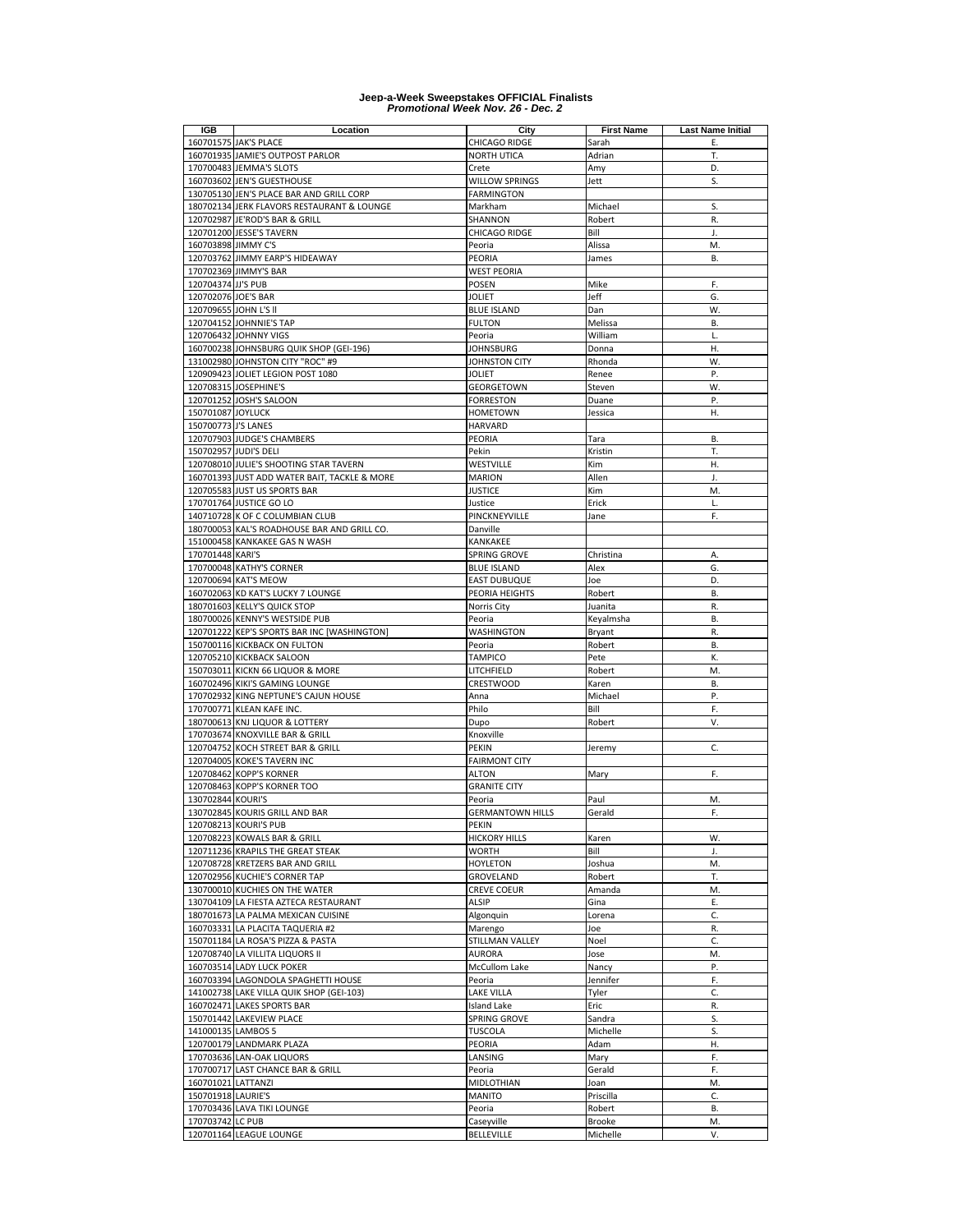| <b>IGB</b>        | Location                                         | City                  | <b>First Name</b> | <b>Last Name Initial</b> |
|-------------------|--------------------------------------------------|-----------------------|-------------------|--------------------------|
|                   | 160701007 LEDO'S PIZZA                           | COUNTRYSIDE           | Vince             | Η.                       |
|                   | 181001540 LENNY'S FOOD N FUEL                    | Joliet                |                   |                          |
|                   |                                                  |                       |                   |                          |
|                   | 141003300 LENNY'S FOOD N FUEL                    | <b>NEW LENOX</b>      |                   |                          |
|                   | 131000406 LENNY'S GAS N WASH                     | Mokena                | Anthony           | V.                       |
|                   | 120704736 LES BROTHERS RESTAURANT                | <b>OAK LAWN</b>       |                   |                          |
|                   | 130706459 LES BROTHERS RESTAURANT                | <b>HICKORY HILLS</b>  | Thomas E          | N.                       |
|                   | 170702612 LIBBY'S LOUNGE                         | Champaign             | Dawson            | В.                       |
|                   | 170701425 LILY'S PLACE                           | Sandwich              | Daniel            | D.                       |
|                   | 120706038 LINCOLN OAKS GOLF COURSE               | CRETE                 | Jack              | T.                       |
|                   | 170701580 LINN LANES                             | Canton                | William           | M.                       |
|                   | 120705893 LITTLE BROWN JUG                       | <b>BURNHAM</b>        | Mark              | M.                       |
|                   | 120701395 LITTLE RED SCHOOLHOUSE                 | <b>NORTH AURORA</b>   | Rudy              | D.                       |
|                   |                                                  | WAUKEGAN              |                   |                          |
|                   | 130704318 LIVE STAR BANQUET HALL, INC.           |                       |                   |                          |
|                   | 120708492 LIVELY'S BAR                           | <b>TAMAROA</b>        | <b>Brooke</b>     | L.                       |
|                   | 120705175 LIZZIE'S LOUNGE OF OGLESBY             | OGLESBY               | Keith             | M.                       |
|                   | 150702683 LOCAL TAVERN                           | <b>NORRIDGE</b>       | Elzbieta          | T.                       |
|                   | 120709723 LOGAN'S BAR & GRILL                    | <b>FREEPORT</b>       | Steve             | C.                       |
|                   | 140703136 LOLLIES CAFE                           | PERCY                 |                   |                          |
|                   | 120710646 LOLLIE'S CAFE LLC                      | SPARTA                | Leif              | R.                       |
|                   | 140702743 LONGFORD PUB                           | CRESTWOOD             | Philip            | Q.                       |
|                   | 160700001 LOUIE'S PAD BAR & GRILL                | <b>MANITO</b>         |                   |                          |
|                   | 170700081 LOUIE'S TAP HOUSE                      | Roscoe                | Hunter            | S.                       |
|                   | 120804264 LOYAL ORDER OF MOOSE #1384             |                       | Rhonda            | C.                       |
|                   |                                                  | <b>FLORA</b>          |                   |                          |
|                   | 120807841 LOYAL ORDER OF MOOSE #2578             | <b>RIVER GROVE</b>    | Gary              | G.                       |
|                   | 150701680 LUCK ON FIRST GAMING                   | <b>DIXON</b>          | Celia             | F.                       |
| 170701510 LUCKY 7 |                                                  | Pekin                 | Mike              | C.                       |
|                   | 140702586 LUCKY 777'S SLOT & VIDEO POKER II      | <b>ROSCOE</b>         | Doug              | L.                       |
|                   | 130703265 LUCKY 777'S SLOTS & VIDEO POKER LOUNGE | <b>ROSCOE</b>         | Melissa           | G.                       |
|                   | 180700346 LUCKY DAY GAMING CAFE II, INC.         | North Riverside       | Rosa              | I.                       |
|                   | 170701066 LUCKY DAY GAMING CAFE INC              | Melrose Park          | Joshua            | О.                       |
|                   | 170702395 LUCKY DIAMOND                          | Champaign             | Nichole           | F.                       |
|                   | 180700652 LUCKY DOGS BAR                         | Belvidere             | Steve,            | Ρ.                       |
|                   |                                                  |                       |                   |                          |
|                   | 130701774 LUCKY JOE'S BAR AND GRILL              | <b>FREEBURG</b>       | Arthur            | В.                       |
|                   | 170703090 LUCKY LARRY'S SLOTS                    | Mount Vernon          | Mavis             | S.                       |
|                   | 170702394 LUCKY LARRY'S SLOTS                    | Nashville             | Sharon            | S.                       |
|                   | 160701571 LUCKY ROSE                             | SWANSEA               | Tuan              | N.                       |
|                   | 150702263 LUCKY SLOTS                            | <b>MACHESNEY PARK</b> | Jody              | L.                       |
|                   | 180700898 LUCKY SPIRITS GAMING                   | Pekin                 | Harold            | Η.                       |
| 120700250 LUCKY'S |                                                  | <b>OQUAWKA</b>        | John              | P.                       |
|                   | 120704071 LUCKY'S LOUNGE                         | CHICAGO RIDGE         | Sara              | S.                       |
|                   | 120706063 LUDY'S KICKAPOO CREEK SALOON           | <b>EDWARDS</b>        | Andrea            | Η.                       |
|                   | 170703218 LULU BELLE'S PANCAKEHOUSE II LLC       | <b>FRANKLIN PARK</b>  | Kathy             | G.                       |
|                   | 120713093 LUXEMBURGER CLUB                       | <b>AURORA</b>         | Eric              | ٧.                       |
|                   |                                                  |                       |                   |                          |
|                   | 160704137 LYNWOOD SPORT CENTER                   | LYNWOOD               |                   |                          |
|                   | 170701405 MADORI'S LIQUOR & DELI INC             | MIDLOTHIAN            | Ryan              | W.                       |
|                   | 140703006 MAGOO'S BAR LLC                        | <b>BEDFORD PARK</b>   | Carl              | N.                       |
|                   | 120700498 MAIN STREET BAR & GRILL - ESSEX        | <b>ESSEX</b>          | Candace           | Т.                       |
|                   | 120711520 MAIN STREET BAR & GRILL - WALNUT       | WALNUT                |                   |                          |
|                   | 180700643 MAIN STREET DELI & LIQUORS             | Countryside           | Chester           | G.                       |
|                   | 120700638 MAIN STREET STATION                    | <b>MCHENRY</b>        | Patty             | D.                       |
|                   | 140701123 MAMA CIMINO'S                          | <b>DIXON</b>          | Anna              | M.                       |
|                   | 170701428 MAMA DEANS                             | Bartonville           | Excel             | Ε.                       |
|                   | 120701282 MAMA LUIGI                             | <b>BRIDGEVIEW</b>     | <b>Bridget</b>    | G.                       |
|                   | 160700569 MANDY'S BAR                            | O'FALLON              | Carrie            | M.                       |
|                   | 130706154 MANNY'S PIZZA                          | STERLING              |                   |                          |
|                   |                                                  |                       |                   |                          |
|                   | 120700601 MANNY'S PIZZA & SALOON                 | SAVANNA               | Janet             | R.                       |
|                   | 120710778 MANNY'S PIZZA & TACOS                  | <b>FREEPORT</b>       | Rhett             | R.                       |
|                   | 120700592 MANNY'S TOO                            | <b>FULTON</b>         | Mark              | W.                       |
|                   | 120702053 MAPLE PARK PUB & GRILL                 | <b>MAPLE PARK</b>     | William           | Η.                       |
|                   | 120707438 MAPLEWOOD INN                          | <b>BLUE ISLAND</b>    | Gregory           | К.                       |
|                   | 141003875 MARATHON                               | Montgomery            | Rhema mary        | J.                       |
|                   | 120700569 MARCOTTE'S BAR AND GRILL               | <b>OAK FOREST</b>     | Marianne          | K.                       |
|                   | 120702298 MARDI GRAS LANES                       | DeKalb                | Harold            | D.                       |
|                   | 140701994 MARGARITAS CANTINA                     | <b>NEW BADEN</b>      | Lindell           | M.                       |
|                   | 130703488 MARGARITAS MEXICAN RESTAURANT          | BELLEVILLE            | Zach              | Η.                       |
|                   | 160703314 MARGARITAS RESTAURANT & LOUNGE         | Lynwood               | Neil              | S.                       |
|                   | 150704027 MARGARITAS WEST                        | Belleville            | Daniel            | M.                       |
|                   |                                                  |                       |                   |                          |
|                   | 160700228 MARIACHI'S INC                         | MILLSTADT             | Rebecca           | Κ.                       |
|                   | 120904784 MARION B. FLETCHER POST #136           | MONMOUTH              | William           | W.                       |
|                   | 180701509 MARISCOS COSTA AZUL, LTD.              | Crestwood             | Nancy             | S.                       |
|                   | 170704286 MARKHAM AMOCO                          | Markham               | Rochelle          | W.                       |
|                   | 120902069 MARRS MEYER AMERICAN LEGION POST 991   | WORTH                 | Cookie            | R.                       |
|                   | 130705327 MARSEILLES LIONS CLUB                  | MARSEILLES            |                   |                          |
|                   | 120705357 MARTIN'S TAVERN                        | STEGER                | Don               | R.                       |
|                   | 120703364 MARY'S FAMILY DINING                   | <b>GALVA</b>          | Sandra            | S.                       |
|                   | 120700732 MARY'S PLACE                           | <b>ROCKFORD</b>       | Dustin            | D.                       |
|                   | 120800504 MCHENRY LODGE LOYAL ORDER OF MOOSE     | JOHNSBURG             | Judy              | В.                       |
|                   | 120811573 MCLEANSBORO ELKS LODGE 1882            | MCLEANSBORO           | Frank             | F.                       |
|                   |                                                  |                       |                   |                          |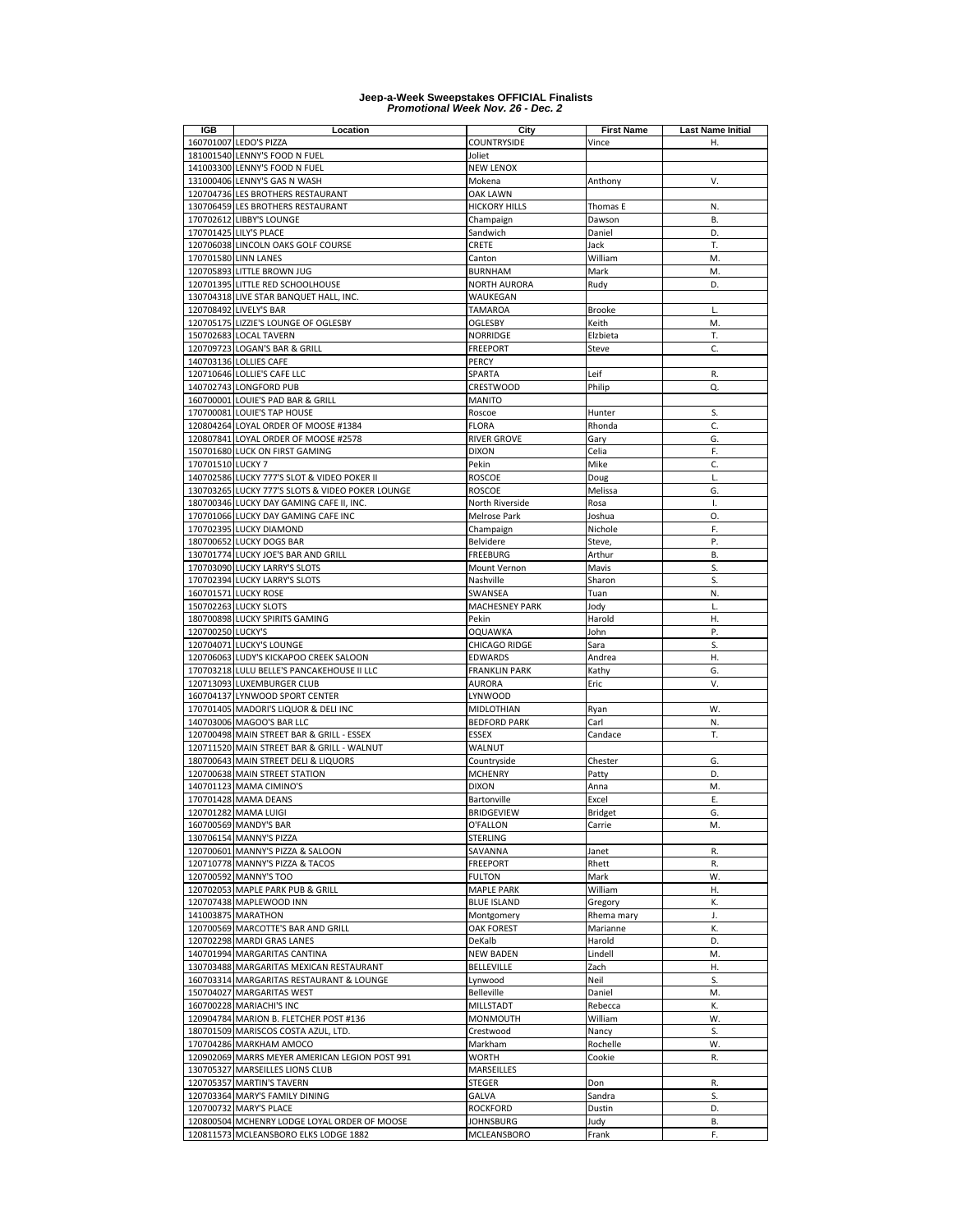| IGB                | Location                                                                        | City                    | <b>First Name</b> | <b>Last Name Initial</b> |
|--------------------|---------------------------------------------------------------------------------|-------------------------|-------------------|--------------------------|
|                    | 120707124 McMAHON'S PINTS & PLATES                                              | <b>WASHINGTON</b>       | Anna              | В.                       |
|                    | 180700107 MEAT & POTATO EATERY                                                  | Carpentersville         |                   |                          |
|                    | 160700801 MEAT N POTATO EATERY                                                  | <b>MCHENRY</b>          | Kaye              | C.                       |
|                    | 120701293 MEL'S PLACE                                                           | MT OLIVE                | Don               | D.                       |
|                    | 120808228 MENDOTA ELKS LODGE 1212                                               | <b>MENDOTA</b>          | Tony              | Y.                       |
|                    | 120804040 MENDOTA MOOSE LODGE #714                                              | <b>MENDOTA</b>          | Kevin             | S.                       |
|                    | 160700189 MESSENGER'S BAR AND GRILL                                             | OREGON                  | Heidi             | Z.                       |
|                    | 150704232 MESSIES BAR & GRILL INC.                                              | OREGON                  | Nick              | Η.                       |
|                    | 180700085 MI TIERRA BONITA                                                      | <b>Fairmont City</b>    |                   |                          |
|                    | 160700932 MID TOWN PACKAGE LIQUOR'S                                             | SESSER                  | Jim               | ٧.                       |
|                    | 120709096 MIKE & DENISE'S PIZZERIA & PUB                                        | AURORA                  | Bill              | M.<br>M.                 |
|                    | 130704491 MIKE & DENISE'S PIZZERIA & PUB - YORKVILLE<br>160702725 MIKKI'S DINER | YORKVILLE<br>Wilmington | Laura<br>Joyce    | C.                       |
|                    | 160702868 MIMINIS GENERAL STORE                                                 | <b>ASHTON</b>           | Jody              | Н.                       |
|                    | 160700902 MIMMO'S PIZZA                                                         | <b>FORRESTON</b>        | Joseph            | S.                       |
| 140703386 MINDY'S  |                                                                                 | <b>MOKENA</b>           | Audrey            | 0.                       |
|                    | 120701329 MINIER LANES                                                          | <b>MINIER</b>           | Doris             | J.                       |
|                    | 170704284 MINNIHANS SPORTS BAR                                                  | Hampshire               | Greg              | S.                       |
|                    | 180700983 MIRA'S CAFE                                                           | Elk Grove Village       | Joel              | J.                       |
|                    | 120701987 MISS BILL'S PLACE                                                     | CALUMET PARK            | Randy             | M.                       |
|                    | 150701539 MISS KITTY'S SALOON INC.                                              | <b>MARENGO</b>          | Glenn             | L.                       |
|                    | 120710160 MISTY'S BAR                                                           | <b>KEWANEE</b>          | Kathy             | Τ.                       |
|                    | 120710387 MOLLY'S BAR & THE BOTTLE STORE                                        | <b>DEKALB</b>           |                   |                          |
|                    | 140700173 MOLLY'S DELI                                                          | Loves Park              | John              | Α.                       |
|                    | 140700713 MOLLY'S DELI                                                          | Rockford                | Shirley           | Ε.                       |
|                    | 150702424 MOLLY'S DELI                                                          | <b>BELVIDERE</b>        | Sharon            | F.                       |
|                    | 140702957 MOLLY'S DELI                                                          | Rockford                | Gina              | G.                       |
|                    | 140700009 MOLLY'S DELI                                                          | Rockford                | Lisa              | J.                       |
|                    | 140700887 MOLLY'S DELI                                                          | Rockford                | Margie            | L.                       |
|                    | 130704426 MOLLY'S DELI                                                          | <b>LOVES PARK</b>       | Debbie            | P.                       |
|                    | 140700161 MOLLY'S DELI                                                          | <b>MACHESNEY PARK</b>   | Dawn              | T.                       |
|                    | 130704314 MOLLY'S DELI                                                          | <b>ROSCOE</b>           | Jami              | T.                       |
|                    | 130704913 MOLLY'S DELI                                                          | LOVES PARK              | Bill              | ۷.                       |
|                    | 120705200 MONGO MCMICHAELS                                                      | <b>ROMEOVILLE</b>       | Kostas            | S.                       |
|                    | 140702275 MONKEY BUSINESS                                                       | GALESBURG               | Brittany          | Ρ.                       |
|                    | 180701719 MOODY'S CLUB                                                          | Peoria                  | Stacey            | J.                       |
|                    | 120806275 MOOSE LODGE #241                                                      | <b>WILMINGTON</b>       | Shelly            | M.                       |
|                    | 120702170 MORAN ATHLETIC CLUB                                                   | JOLIET                  | James             | W.                       |
|                    | 140703579 MORT'S PUB INC                                                        | LA SALLE                | Andrea            | F.                       |
|                    | 160701232 MO'S WILLOW PUB & GRUB                                                | WILLOW SPRINGS          |                   |                          |
| 180700580 MOTHER'S |                                                                                 | GRANVILLE               |                   |                          |
| 180701589 MOTZEE'S |                                                                                 | Wataga                  | April             | M.                       |
|                    | 150700579 MR TEQUILA BAR & GRILL                                                | <b>DIXON</b>            | Alex              | R.                       |
|                    | 120706457 MR. SALSAS                                                            | OGLESBY                 | Janna             | Ρ.                       |
|                    | 120707671 MT CARROLL BOWLING CENTER                                             | MT CARROLL              | Deana             | В.                       |
|                    | 120703199 MT HAWLEY BOWL                                                        | PEORIA                  | Phil              | S.                       |
|                    | 130802222 MT MORRIS MOOSE LODGE #1551                                           | <b>MT MORRIS</b>        | Beverly           | L.                       |
|                    | 130704585 MUGGS & SUDDS MOMENCE                                                 | <b>MOMENCE</b>          | Claudia           | Z.<br>Ε.                 |
|                    | 160700430 MURDOCK'S PLACE<br>120702148 MURPHY'S LAW                             | LODA<br><b>OAK LAWN</b> | Cody              |                          |
|                    | 120712495 MY PLACE [BRADFORD]                                                   | <b>BRADFORD</b>         | Salinda           | M.                       |
|                    | 120700520 MY PLACE BAR & GRILL                                                  | <b>ROCKFORD</b>         | Shanta            | D.                       |
|                    | 160700540 MY PLACE BAR AND GRILL                                                | <b>MCHENRY</b>          | Elizabeth         | G.                       |
|                    | 120707318 N J'S PLACE                                                           | DECATUR                 | Lorri             | W.                       |
|                    | 160702323 NAT'S PLACE LLC                                                       | Chillicothe             | Joe               | M.                       |
|                    | 170704265 NATURAL LAW COCKTAIL CLUB AND EATERY                                  | Blue Island             | Emilia            | Η.                       |
|                    | 120700651 NEW DJ'S BAR & GRILL                                                  | ALTON                   | Lori              | R.                       |
|                    | 120703322 NEW WINDSOR DEPOT                                                     | <b>NEW WINDSOR</b>      | Ang               | S.                       |
|                    | 130705816 NICKS BAR & GRILL                                                     | <b>GRANITE CITY</b>     | Tara              | В.                       |
|                    | 130703729 NICK'S BARBEQUE                                                       | HOMER GLEN              | Mike              | Ρ.                       |
|                    | 140700240 NICKS BBQ AT TINLEY PARK                                              | <b>TINLEY PARK</b>      | Juan              | G.                       |
|                    | 120707312 NICK'S TAVERN                                                         | LEMONT                  | Cathy             | Ρ.                       |
|                    | 120706387 NINTH ST PUB                                                          | LA SALLE                | Randy             | L.                       |
|                    | 120700386 NO JACKS BAR & GRILL                                                  | <b>SMITHTON</b>         |                   |                          |
|                    | 120711947 NO NAME PUB                                                           | <b>FOREST VIEW</b>      | Jorge             | R.                       |
|                    | 150700584 NONNA D'S PIZZERIA                                                    | <b>BERWYN</b>           | Jerrg             | S.                       |
|                    | 170700680 NORBY'S SLOTS                                                         | Carrollton              | Amber             | W.                       |
|                    | 150700990 NORTH MAIN BAR                                                        | <b>ROCKFORD</b>         |                   |                          |
|                    | 130704969 NORTHEND LIQUOR                                                       | STERLING                | Samantha          | L.                       |
|                    | 120705504 NORTHGATE FAMILY RECREATION                                           | GALESBURG               |                   |                          |
|                    | 120700484 NORTHSIDE TAP                                                         | <b>MARENGO</b>          | Tracey            | W.                       |
|                    | 120700529 NOWHERE BAR & GRILL                                                   | Victoria                | Elysa             | ٧.                       |
|                    | 120701470 NU BOWL LANES                                                         | <b>MT VERNON</b>        | Andrea            | В.                       |
|                    | 120702299 OAK FOREST BOWL                                                       | <b>OAK FOREST</b>       | Carlton           | D.                       |
|                    | 171003954 OASIS ON 20                                                           | Elgin                   | Sara              | M.                       |
|                    | 120705057 O'BRIEN'S CORNER TAVERN                                               | DANVILLE                | <b>B,Elaine</b>   | W.                       |
|                    | 150701106 OFF THE HOOK BAR & GRILL                                              | KEITHSBURG              | Krys              | Ε.                       |
|                    | 160703526 OFFICE LOUNGE                                                         | Belleville              | Quinett           | В.                       |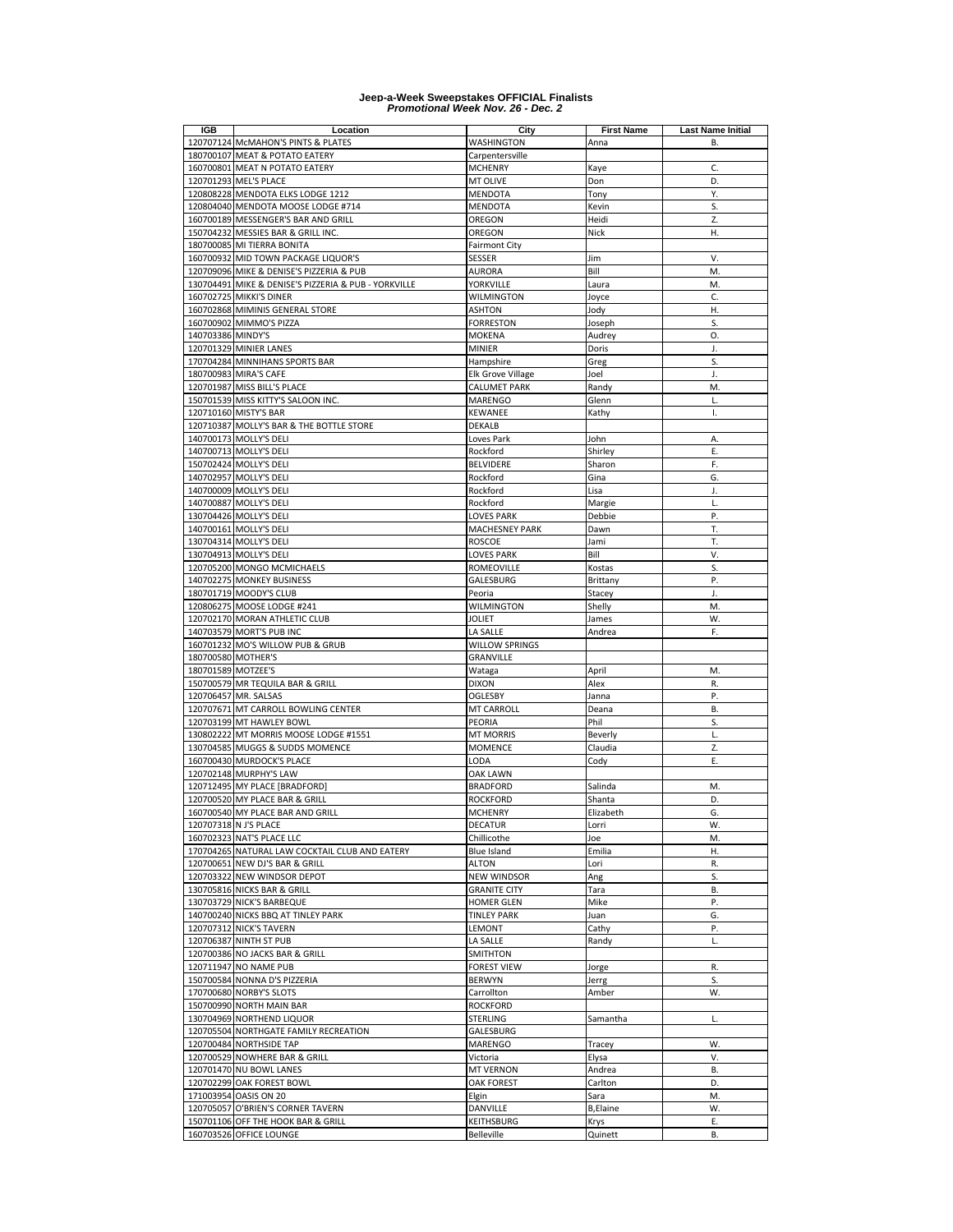| IGB                 | Location                                                        | City                    | <b>First Name</b> | Last Name Initial |
|---------------------|-----------------------------------------------------------------|-------------------------|-------------------|-------------------|
|                     | 120705520 OFFIE'S TAP                                           | Huntley                 | Donald            | G.                |
|                     | 170704029 OK CORRAL PIZZERIA INC                                | Markham                 | Tony              | Α.                |
|                     | 120712916 OL' DAD'S PLACE                                       | Pekin                   | Neil              | M.                |
|                     | 120712372 OLD CHICAGO RESTAURANT                                | PEORIA                  |                   |                   |
|                     | 120701384 OLD TOWN TAP                                          | CRETE                   | Charlene          | F.                |
|                     | 120701254 OLDE TYME INN                                         | SANDWICH                |                   |                   |
|                     | 180700341 OLIVER'S PIZZA & PUB                                  | Peoria Heights          | Robert            | В.                |
|                     | 150701597 ONE PAW'Z PUB LLC                                     | <b>MCNABB</b>           | Scott             | В.                |
|                     | 140704038 ONE STOP SMOKERS SHOP                                 | GALESBURG               |                   |                   |
|                     | 150701658 OQUAWKA DINER, INC.                                   | <b>OQUAWKA</b>          |                   |                   |
|                     | 130703902 OSCAR'S BAR & GRILL LLC                               | CAHOKIA                 | Brenda            | L.                |
|                     | 130705111 OSWEGO INN                                            | OSWEGO                  | Bill              | M.                |
|                     | 120801306 OTTAWA LODGE 960<br>120707834 OUR PLACE               | <b>OTTAWA</b>           | Kathi<br>Bill     | W.                |
|                     |                                                                 | SOUTH ELGIN<br>LYONS    |                   | G.                |
|                     | 120704043 P J KLEM'S RESTAURANT<br>140703253 P.T.'s IN THE HILL | <b>WALNUT HILL</b>      | Kelci             | В.                |
|                     | 170701583 PA-CHAN-GA                                            | Kankakee                | Amanda            | G.                |
| 150703796 PADDY'S   |                                                                 | <b>CREST HILL</b>       | Lee               | D.                |
|                     | 180700268 PAIR OF DICE                                          | Columbia                | Carla             | Η.                |
| 120703319 PAPA'S    |                                                                 | MONMOUTH                | Dawn              | M.                |
|                     | 130700172 PAPPAS RESTAURANT                                     | <b>ALSIP</b>            | Gene              | В.                |
| 120700573 PARADISE  |                                                                 | GALENA                  | Sue               | Η.                |
|                     | 160701786 PARADOX EMPORIUM INC                                  | <b>BRADLEY</b>          | Kyle              | <b>B.</b>         |
| 150700583 PARIS 21  |                                                                 | LEMONT                  | Chuck             | V.                |
|                     | 150704192 PARISH'S PUB                                          | Washington              | Barry             | M.                |
|                     | 120905409 PARK FOREST A L POST# 1198                            | <b>CHICAGO HEIGHTS</b>  | Kate              | Ρ.                |
| 130700357 PARK TAP  |                                                                 | <b>CALUMET PARK</b>     | Christine         | D.                |
|                     | 120703840 PARKSIDE LANES                                        | <b>AURORA</b>           | Bill              | M.                |
|                     | 120700338 PATIO SNACK SHOP                                      | GALESBURG               | Victor            | V.                |
| 160701033 PATSY'S   |                                                                 | <b>HARVARD</b>          | Carol             | Η.                |
|                     | 120701377 PEORIA PIZZA WORKS                                    | PEORIA HEIGHTS          | Robert            | В.                |
|                     | 120701152 PEOTONE BOWL & LOUNGE                                 | <b>PEOTONE</b>          | Don               | S.                |
|                     | 160700043 PEPE'S MEXICAN RESTAURANT                             | Romeoville              | Debbie            | Υ.                |
|                     | 180700379 PEPPERS GAMING PARLOR                                 | NASHVILLE               | James             | T.                |
|                     | 170700315 PERDUE'S GRILL, INC.                                  | Tremont                 | Joseph            | M.                |
|                     | 120707634 PERIGEN'S TAVERN                                      | <b>MADISON</b>          |                   |                   |
|                     | 130800433 PETER H CLARK LDGE 483 ELKS                           | PEORIA                  |                   |                   |
|                     | 120706274 PETE'S LOUNGE                                         | ALTON                   | Jason             | M.                |
|                     | 150700199 PETRI'S POUR HOUSE                                    | <b>MINONK</b>           | Sue               | Ρ.                |
|                     | 120702107 PETROLEUM CLUB OF OLNEY                               | OLNEY                   | Steve             | В.                |
|                     | 120710898 PHEASANT LANES - KEGLERS PUB                          | <b>BLOOMINGTON</b>      | Cody              | M.                |
|                     | 120910788 PHILLIP CARPENTER POST 66 AMVETS                      | WHEELING                | Sheldon           | W.                |
|                     | 130703566 PHILLIPS 66 & RTE 203 MART                            | <b>FAIRMONT CITY</b>    |                   |                   |
|                     | 140700800 PHOENIX CLUB                                          | <b>AURORA</b>           | Beth              | F.                |
|                     | 160703597 PIG DOG PUB                                           | Montgomery              |                   |                   |
|                     | 150700908 PIN AND TONIC                                         | <b>BEECHER</b>          | Robert            | L.                |
|                     | 150703734 PIN SPLITTER LANES LLC                                | PRINCETON               | Matthew           | G.                |
|                     | 170704047 PIT RIB HOUSE                                         | <b>HICKORY HILLS</b>    | Daniel            | G.                |
|                     | 170704058 PIT STOP INC                                          | WALNUT                  | Angelina          | M.                |
|                     | 120700480 PJ'S POUR HOUSE                                       | OAK LAWN                |                   |                   |
|                     | 140702359 PJS VIDEO GAMING CAFE                                 | STEELEVILLE             | Stephnee          | G.                |
|                     | 120704369 PLAYERS PUB & GRILL                                   | <b>Prospect Heights</b> | Sy                | S.                |
|                     | 180701453 PLUM GARDEN MCHENRY                                   | McHenry                 | Daniel            | C.                |
|                     | 140703603 PO-BOY'S ON FROSTWOOD, LLC                            | Peoria                  | Robert            | D.                |
|                     | 160701187 POCKETS BILLIARDS - DOC'S LOUNGE                      | Crestwood               | Stacie            | К.                |
|                     | 120710815 POP-A-TOPS AGAIN INC                                  | <b>SCALES MOUND</b>     | MaryJane          | В.                |
|                     | 130705322 POPECK CONVENIENCE STORE                              | ASHLEY                  | Elvis             | R.                |
|                     | 140700107 PORT ROYAL GASTROPUB                                  | DECATUR                 | William           | P.                |
|                     | 180700953 PORTER'S PUB                                          | Tamaroa                 | Tyler             | К.                |
|                     | 160700955 POT BELLY PUB                                         | WESTMONT                | Dan               | В.                |
|                     | 150702720 POTESTA'S PIZZA ALONSO                                | WAUKEGAN                | Sue               | P.                |
|                     | 120706070 POUR HOUSE                                            | <b>FIELDON</b>          | Joyce             | Η.                |
|                     | 120706565 POUR HOUSE PUB                                        | Kingston                |                   |                   |
|                     | 120705909 PRIME TIME RESTAURANT AND BAR                         | <b>HICKORY HILLS</b>    | Lillian           | Т.                |
|                     | 170701056 PRINCEVILLE FOOD & GAMING                             | Princeville             | William           | D.                |
|                     | 120708467 PROGRESSIVE CLUB                                      | WILSONVILLE             |                   |                   |
|                     | 150700490 PROHIBITION JUNCTION SPORTS BAR AND GRILL             | OSWEGO                  | Chinita           | L.                |
| 160701478 PROOF     |                                                                 | JERSEYVILLE             | Meghanne          | J.                |
| 160703693 PUB 29    |                                                                 | <b>Green Valley</b>     | Luke              | C.                |
| 170700311 PUB 56    |                                                                 | Aurora                  |                   |                   |
|                     | 120704413 PZ'S PLACE & STEAKHOUSE                               | GALESBURG               | Barbara           | Η.                |
|                     | 120709659 QUAD CITIES FAMILY ENTERTAINMENT CENTER               | <b>MOLINE</b>           | Ttim              | W.                |
|                     | 120902330 QUAD CITY AMVETS POST 51                              | <b>GRANITE CITY</b>     | Mike              | О.                |
|                     | 160700794 QUICK HITS VIDEO SLOTS & POKER                        | <b>ASHMORE</b>          | Jack              | T.                |
|                     | 140702452 QUIK MART                                             | <b>ROSCOE</b>           | Kevin             | R.                |
|                     | 160700159 QUIQUE'S TAQUERIA                                     | <b>LOVES PARK</b>       | Carrie            | C.                |
|                     | 120707844 R & L SPORTS BAR                                      | <b>EAST ALTON</b>       |                   |                   |
| 120710773 R & R PUB |                                                                 | SHABBONA                | Scott             | В.                |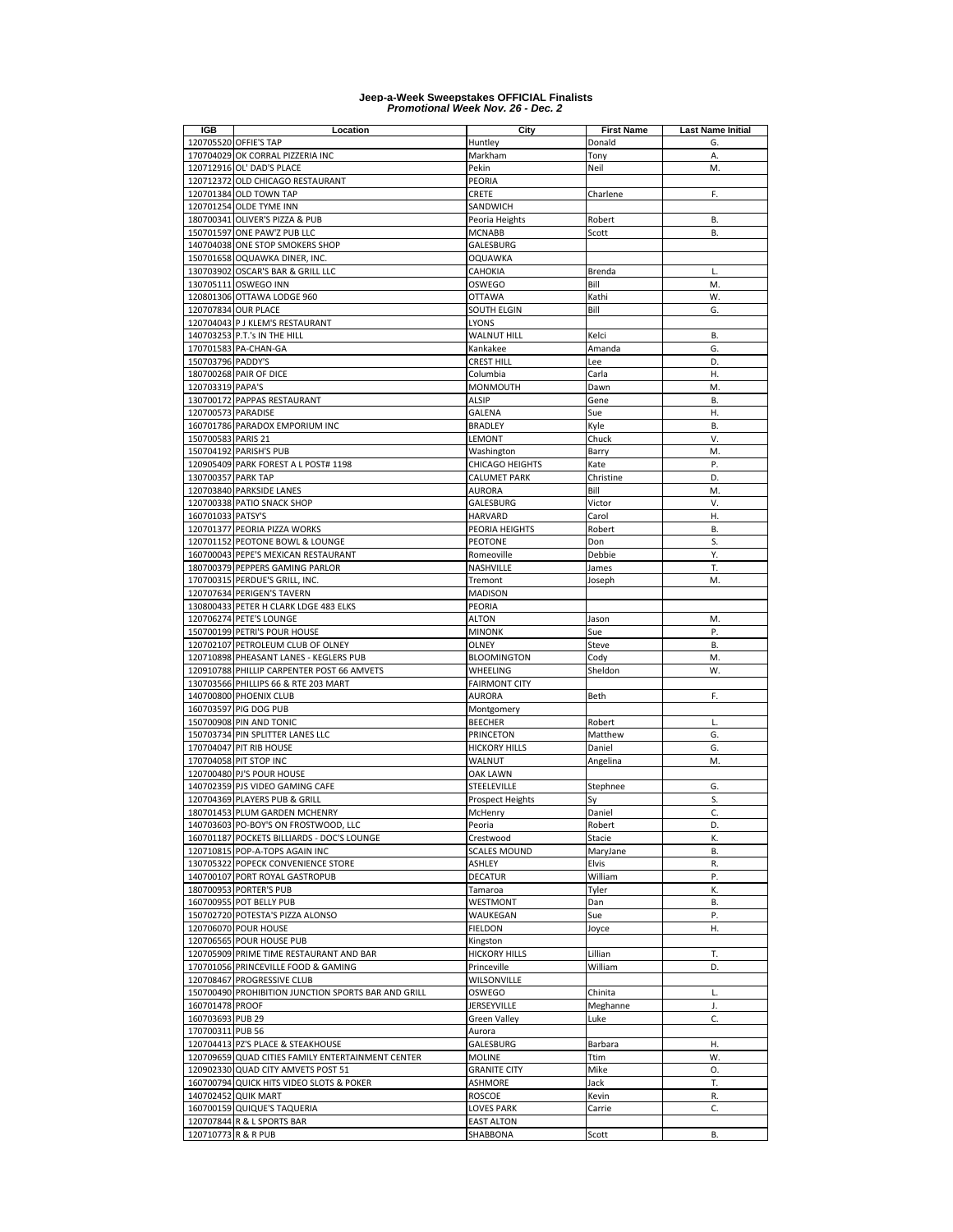| <b>IGB</b>           | Location                                                                    | City                                  | <b>First Name</b>  | <b>Last Name Initial</b> |
|----------------------|-----------------------------------------------------------------------------|---------------------------------------|--------------------|--------------------------|
| 120702950 R BAR      |                                                                             | <b>TOULON</b>                         |                    |                          |
|                      | 120705969 R&R THE CROSSING                                                  | <b>MT VERNON</b>                      | Lexi               | M.                       |
|                      | 160703141 R.J.'S HARTFORD HIDEOUT INC                                       | Hartford                              | Nick               | Т.                       |
|                      | 120702232 RACER'S EDGE                                                      | <b>EAST MOLINE</b>                    | Melissa            | S.                       |
|                      | 120712351 RACHETTI'S CAFE & PIZZERIA<br>170700370 RACKS ON THE ROCKS        | <b>COAL CITY</b>                      | Tom                | О.                       |
|                      | 120708319 RANK & FILE LOUNGE                                                | West Peoria<br>DU QUOIN               | Beau               | В.<br>В.                 |
|                      | 150700603 RAY'S CHICAGO BBQ & SLOTS                                         | DEKALB                                | Amy                |                          |
|                      | 120700773 REBA'S MUTUAL TAP                                                 | PEORIA                                |                    |                          |
|                      | 170702473 RECO'S ROADHOUSE BAR & GRILL INC.                                 | East Brooklyn                         | Jason              | R.                       |
| 120700397 RED BARN   |                                                                             | PEORIA                                | Lynn               | L.                       |
|                      | 121000739 RED ROOSTER TERMINAL                                              | OLNEY                                 | Timothy            | D.                       |
| 120712742 RED'S      |                                                                             | BELVIDERE                             | Nichole            | S.                       |
|                      | 160703506 RED'S BAR & GRILL                                                 | SHEFFIELD                             | Elise              | Α.                       |
|                      | 170701337 RED'S LIQUOR                                                      | Warren                                | Janice             | M.                       |
|                      | 160704013 REDWOOD LUXE BAR AND GRILLE                                       | <b>OLYMPIA FIELDS</b>                 | Michael            | S.                       |
|                      | 180702300 REFINERY BAR & GRILL                                              | <b>Wood River</b>                     | Tim                | M.                       |
|                      | 120706175 REGAL BEAGLE                                                      | Godfrey                               | Anthony            | T.                       |
| 120707498 REPHIL'S   |                                                                             | LA SALLE                              | Chris              | M.                       |
|                      | 120700495 RICHARDS CHICKEN AND RIBS                                         | ROUND LAKE HEIGHTS                    | Andy               | W.                       |
|                      | 150702279 RICHMOND LIQUOR & TOBACCO                                         | Richmond                              | Matt               | P.                       |
|                      | 170704104 RIDGE LIQUORS                                                     | CHICAGO RIDGE                         | Isabelle r         | J.                       |
|                      | 171004153 RIDGEWAY PETROLEUM                                                | New Lenox                             | John               | L.                       |
|                      | 170700978 RINGO'S PLACE, LLC                                                | Cahokia                               | Keith              | В.                       |
|                      | 130703799 RIVER ROADHOUSE                                                   | MACKINAW                              |                    |                          |
|                      | 130700708 RIVERBANK LODGE                                                   | PETERSBURG                            | Donna              | Т.                       |
|                      | 150700932 RIVERSIDE SALOON                                                  | ALTON                                 |                    |                          |
| 140701403 RJ'S PLACE | 120700793 RIVERSIDE TAP                                                     | <b>BLUE ISLAND</b><br><b>HARTFORD</b> | Joanne<br>Michelle | D.<br>Ρ.                 |
| 170702436 ROAMERS    |                                                                             | <b>STREATOR</b>                       | Bronislaw          | Η.                       |
| 120702192 ROBINS     |                                                                             | <b>TILTON</b>                         |                    |                          |
| 140702632 ROC #11    |                                                                             | VIENNA                                |                    |                          |
|                      | 170704328 ROC ONE #13                                                       | West Frankfort                        | Daniel             | В.                       |
|                      | 130904751 ROCK FALLS POST 902 AMERICAN LEGION                               | <b>ROCK FALLS</b>                     | Noel               | L.                       |
|                      | 140701485 ROCKY'S PIZZERIA                                                  | NORTH CHICAGO                         | Capresha           | Η.                       |
|                      | 180702395 ROCKY'S STURGEON BAY INN                                          | <b>NEW BOSTON</b>                     | Jim                | M.                       |
|                      | 120703333 RON & IVIE'S UNIQUE TAP                                           | <b>EAST PEORIA</b>                    | Tricia             | M.                       |
| 150700935 ROOKIES    |                                                                             | <b>BRIMFIELD</b>                      | David              | К.                       |
| 170700025 ROSIE'S    |                                                                             | PALOS HILLS                           | Vincent            | S.                       |
|                      | 120906443 ROSS PEARSON VFW 5149                                             | <b>ROCKFORD</b>                       |                    |                          |
| 170702548 ROSY'S     |                                                                             | East Dubuque                          | Chad               | D.                       |
|                      | 120702188 ROUTE 20 BAR & GRILL                                              | <b>FREEPORT</b>                       | Ron                | К.                       |
|                      | 150702906 ROUTE 203 LIQUOR & GROCERY                                        | Madison                               | Amy parker         | P.                       |
|                      | 120701371 ROUTE 45 WAYSIDE LLC                                              | PESOTUM                               | Kimberly           | В.                       |
|                      | 120700555 ROUTE FIFTY NORTH                                                 | MANTENO                               | Craig              | M.                       |
|                      | 160702974 ROXI'S GAMING PARLOR, LLC                                         | Minooka                               | Yolanda            | Н.                       |
|                      | 120702226 ROYAL LIQUOR WEST & ROYAL PUB                                     | <b>FREEPORT</b>                       | Donna              | W.                       |
| 140703784 RSB FUELS  |                                                                             | MT OLIVE                              | Andrew             | R.                       |
|                      | 140703294 RUBES LIQUOR LOCKER INC                                           | DAHLGREN                              | Denise             | Η.                       |
|                      | 160700431 RUBY'S HANGOUT                                                    | SOUTHERN VIEW                         | Jasa               | M.                       |
|                      | 140702914 RUDY'S PLACE                                                      | <b>AURORA</b>                         | Tony               | А.                       |
|                      | 120708140 RUMORS - CENTRALIA<br>140703099 RUSSELL OIL - ROC #5 - HARRISBURG | Centralia                             | Jason              | О.                       |
|                      | 160704087 RUSSELL OIL CO #8                                                 | Harrisburg                            |                    |                          |
|                      | 170700144 RUSSELL OIL CO.                                                   | Harrisburg<br>Johnston City           |                    |                          |
|                      | 160700406 RUSSELL OIL CO. ROC #2                                            | CARRIER MILLS                         | Hailey             | W.                       |
|                      | 161000412 RUSSELL OIL CO. ROC #6                                            | <b>ROSICLARE</b>                      |                    |                          |
|                      | 120706576 RUSTY NAIL [OAK LAWN]                                             | OAK LAWN                              | Joe                | D.                       |
|                      | 160702636 SADIES PLACE                                                      | Danville                              | Shawn              | D.                       |
|                      | 130704752 SAGE HOUSE                                                        | <b>BUNKER HILL</b>                    | Duane              | Ρ.                       |
|                      | 130701398 SALAMONES PIZZA                                                   | CHERRY VALLEY                         | Rosa               | M.                       |
|                      | 120712830 SAMMY'S PIZZA                                                     | Momence                               | Claudia            | Z.                       |
|                      | 170704233 SAMMY'S PIZZA OF MANTENO                                          | Manteno                               | Brian              | S.                       |
|                      | 150701141 SAM'S BLUE MOON CAFE                                              | <b>ROUND LAKE</b>                     | Whatever           | C.                       |
|                      | 130700965 SAMS TAVERN                                                       | <b>MARENGO</b>                        | Amy                | Η.                       |
|                      | 130704688 SAM'S TRIPLE CROWN                                                | ORLAND HILLS                          | Garry              | T.                       |
|                      | 140701340 SANDBURR RUN LLC                                                  | <b>THOMSON</b>                        | Terry              | M.                       |
| 170700022 SANDEE'S   |                                                                             | Bartonville                           | Gerald             | F.                       |
|                      | 170702156 SANDOK N PALAYOK AT IBA PA                                        | Crestwood                             | Marianne           | К.                       |
|                      | 160702660 SAVANNA INN & SUITES                                              | SAVANNA                               | Daniel             | н.                       |
|                      | 120806281 SAVANNA LODGE NO 1095                                             | SAVANNA                               | John               | ٧.                       |
|                      | 120713004 SAX SPEEDI CHEK                                                   | MASCOUTAH                             | Dan                | M.                       |
|                      | 120708194 SCHELLER PLAYHOUSE                                                | SCHELLER                              | Brooke             | L.                       |
|                      | 150703454 SCHIAPPA'S "THE LITTLE HILL"                                      | LEBANON                               |                    |                          |
|                      | 180700667 SCHNITZEL PLATZ                                                   | <b>GLENDALE HEIGHTS</b>               | Kathy              | G.                       |
|                      | 120700777 SCHOONER'S [BLOOMINGTON]<br>130705837 SCHOONERS [PEORIA HEIGHTS]  | <b>BLOOMINGTON</b><br>PEORIA HEIGHTS  | Joe<br>Robert      | F.<br>В.                 |
|                      | 140701556 SCOREBOARD BAR AND GRILL                                          | LAKE ZURICH                           | Gerard             | G.                       |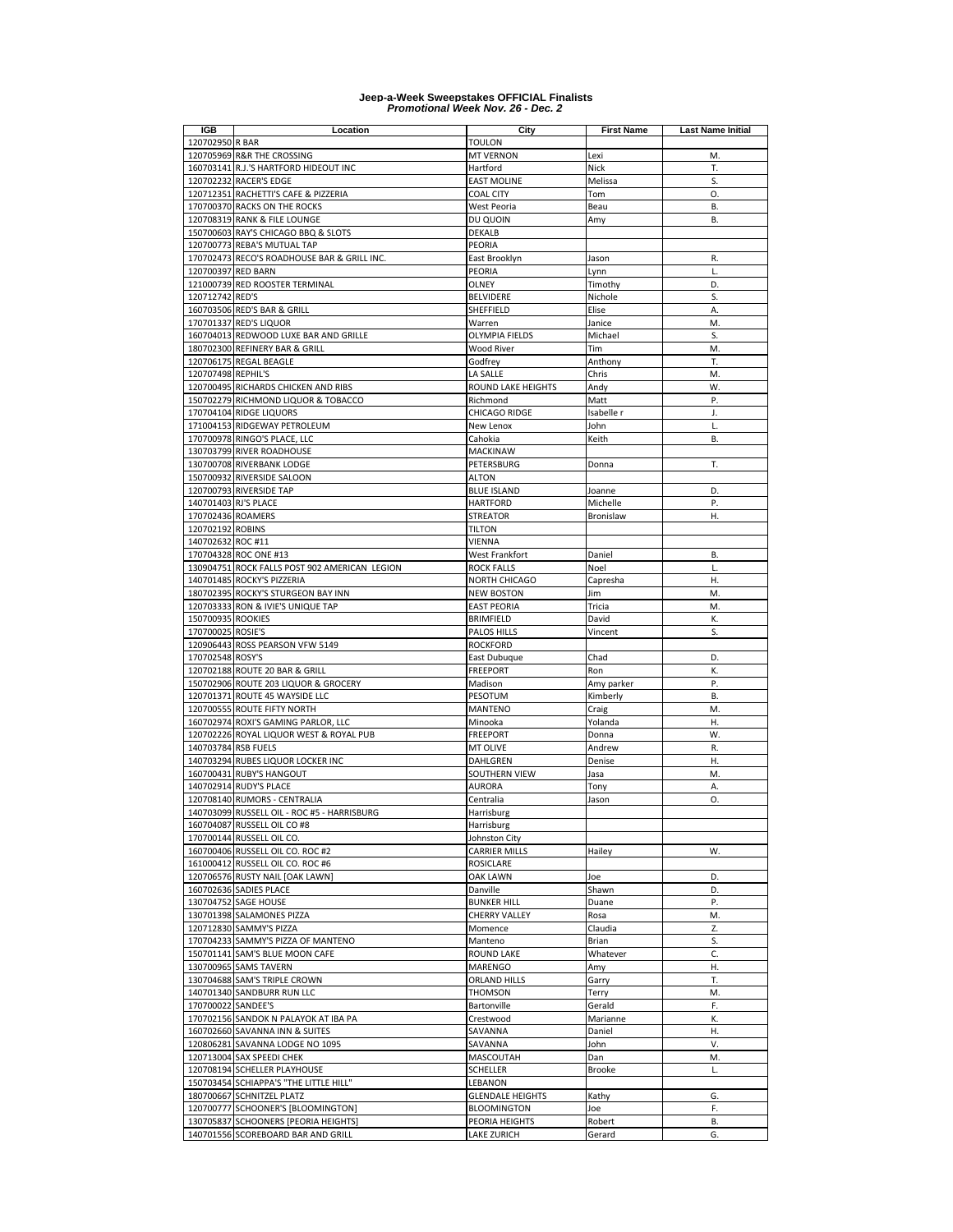| IGB                | Location                                                      | City                                | <b>First Name</b> | Last Name Initial |
|--------------------|---------------------------------------------------------------|-------------------------------------|-------------------|-------------------|
|                    | 120704954 SHADY HILL SALOON                                   | GALESBURG                           | Matt              | J.                |
|                    | 140701076 SHAMROCK VIDEO GAMING                               | <b>LOVES PARK</b>                   | Janet             | Η.                |
|                    | 180700005 SHELL OF LEMONT                                     | LEMONT                              |                   |                   |
|                    | 130702041 SHERIDAN TOBACCO & SPIRITS                          | SHERIDAN                            | Phil              | А.<br>W.          |
|                    | 120710889 SHORELINE BOAT & SKI<br>120700589 SHOT SPOT PUB     | <b>OTTAWA</b><br><b>BARTONVILLE</b> | Jerry<br>Andrew   | S.                |
|                    | 130705060 SHOW GIRL'S                                         | GALESBURG                           | Mike              | В.                |
|                    | 160703093 SIDETRACKED SALOON                                  | Orion                               |                   |                   |
|                    | 120700297 SIDETRAX BAR & GRILL                                | GALESBURG                           | Dan               | J.                |
|                    | 120704754 SIGNATURES BAR & GRILL                              | CARLYLE                             | Frank             | К.                |
|                    | 130700452 SILVER BULLET                                       | <b>EAST PEORIA</b>                  | Marlynn           | G.                |
|                    | 180700968 SILVER CITY SLOTS                                   | Sterling                            | Justin            | M.                |
|                    | 120706265 SILVER FRONT                                        | GALESBURG                           | Sarah             | D.                |
|                    | 180701225 SIMPLY KRACKED                                      | Peru                                | Linda             | D.                |
|                    | 160700967 SIYA IN TUSCOLA INC                                 | <b>TUSCOLA</b>                      |                   |                   |
|                    | 120702294 SKIPPER INN                                         | CENTRALIA                           | Trennice          | В.                |
| 180700966 SKWURT   |                                                               | Peoria                              | Dave              | К.                |
|                    | 120702105 SLAGER'S ON 47TH                                    | <b>BROOKFIELD</b>                   | Mike              | W.                |
| 170700299 SLICK'S  |                                                               | Watseka                             | Pam               | G.                |
|                    | 150701313 SLIDER'S PIZZA & PUB                                | CHILLICOTHE                         |                   |                   |
|                    | 150702986 SLOANS PUB HOUSE                                    | COLLINSVILLE                        |                   |                   |
|                    | 180701574 SLOT CITY INC.                                      | Marseilles                          | Deb               | К.                |
|                    | 130703684 SLOTS OF FUN                                        | Rockford                            | Inishia           | C.                |
|                    | 160703894 SLOTSPOT1121                                        | Pekin                               | Sharon            | W.                |
|                    | 160703305 SLUPS BAR & GRILL LLC                               | BLANDINSVILLE                       | Debbie            | S.                |
|                    | 120900783 SMITH SPAID POST 1293 VFW                           | Waukegan                            | Aaron             | Ρ.                |
|                    | 120705952 SNOOKER'S SPORTS BAR & GRILL                        | <b>WILMINGTON</b>                   | Edward            | G.                |
|                    | 140702919 SOCK'S PLACE                                        | WYANET                              | Tony              | J.                |
|                    | 170700182 SOFIA'S SLOTS & VIDEO POKER CAFE                    | <b>Niles</b>                        | Stuart            | S.<br>P.          |
|                    | 180700114 SOFIE'S SLOTS                                       | <b>MOLINE</b>                       | Ouht              | C.                |
|                    | 170700345 SONNEBORN'S OLD NO.7, LLC                           | Palmyra                             | Tara              | W.                |
|                    | 120700741 SOUTH SIDE<br>120701150 SOUTHSIDE'S                 | Harvard<br><b>ALSIP</b>             | Elaine            | M.                |
|                    | 120812599 SOUTHWEST MOOSE 44                                  | <b>BRIDGEVIEW</b>                   | Richard<br>Walter | Ρ.                |
|                    | 180700024 SPARKY'S II                                         | SOUTH ROXANA                        |                   |                   |
|                    | 130701318 SPARKYS RINGSIDE BAR & GRILLE                       | Peoria                              | Steven            | J.                |
|                    | 170700691 SPARTANVILLE FUELING STATION                        | Waltonville                         |                   |                   |
|                    | 151000746 SPEEDWAY #1415                                      | KANKAKEE                            | Lashawn           | M.                |
|                    | 161002424 SPEEDWAY #3995                                      | Belvidere                           | Milagras          | R.                |
|                    | 161002413 SPEEDWAY #4333                                      | Montgomery                          | Glenda            | T.                |
|                    | 171003600 SPEEDWAY #4440                                      | <b>BEACH PARK</b>                   |                   |                   |
|                    | 161002414 SPEEDWAY #5036                                      | Hampshire                           | Clarke            | L.                |
|                    | 161004281 SPEEDWAY #6207                                      | Batavia                             | Cleveland         | Ρ.                |
|                    | 151000141 SPEEDWAY #7422                                      | <b>BURBANK</b>                      | Erick             | Ε.                |
|                    | 171003601 SPEEDWAY #7503                                      | EFFINGHAM                           | Deanna            | Η.                |
|                    | 171002381 SPEEDWAY #8799                                      | <b>BEDFORD PARK</b>                 | Barclay           | M.                |
|                    | 171002440 SPEEDWAY #8851                                      | SOUTH ELGIN                         | Jose              | M.                |
|                    | 171002439 SPEEDWAY #8883                                      | PERU                                | Pamela            | S.                |
|                    | 140701035 SPIKE'S PUB AND GRUB                                | Belleville                          | Lindell           | M.                |
|                    | 120703764 SPINNER'S TAILSPIN INN                              | Kankakee                            | Sean              | Η.                |
|                    | 150701051 SPINS CAFE                                          | <b>NORTH RIVERSIDE</b>              | Lawrence          | S.                |
|                    | 170701837 SPIRIT OF TUSCOLA                                   | Tuscola                             | Nichole           | D.                |
|                    | 160702685 SPIRITS LOUNGE                                      | <b>ELDORADO</b>                     | Kathy             | S.                |
|                    | 120700779 SPOON RIVER BOWL<br>120700769 SPOONIE'S BAR & GRILL | WYOMING                             | Patti             | F.                |
|                    | 170702249 SPRATT'S TAP                                        | London Mills<br><b>HENNEPIN</b>     | Ali               | Q.                |
|                    | 160704297 SPRING HILL ENTERTAINMENT                           | Mason City                          | Donna             | Т.                |
|                    | 151003550 SPRINGFIELD GAS N WASH                              | Springfield                         | Linda             | W.                |
|                    | 160700969 STACY'S PLACE                                       | CARPENTERSVILLE                     | Sean              | В.                |
|                    | 121000518 STARKS CORNER (LAZAR BROTHERS ENTERPRISES)          | Pingree Grove                       | Carlos            | В.                |
|                    | 120711864 STARVED ROCK YACHT CLUB                             | <b>OTTAWA</b>                       | Connie            | В.                |
|                    | 170703463 STEEL HORSE WATERING HOLE, CO.                      | London Mills                        |                   |                   |
|                    | 120705335 STEVE'S BELGRADE INC                                | Moline                              | Ray               | Η.                |
|                    | 170701687 STICKS PUB AND GRUB INC.                            | Fox River Grove                     | Gina              | F.                |
|                    | 120903362 STONE CITY POST VFW 2199                            | <b>JOLIET</b>                       | Richard           | Η.                |
|                    | 160704217 STONEWOOD GAMING INC                                | Dixon                               | Nancy             | S.                |
| 150702736 STONEY'S |                                                               | DANVILLE                            | Madison           | Т.                |
|                    | 150701191 STOP & SAVE                                         | SANDWICH                            | Carrie            | G.                |
|                    | 160702078 STORM SHELTER PUB                                   | <b>AVON</b>                         | Craig             | А.                |
|                    | 170700281 STRAWN BAR 3                                        | Strawn                              | Angela            | C.                |
|                    | 120700273 STRIKE N SPARE II                                   | LOCKPORT                            |                   |                   |
|                    | 160703701 STRINGERS AND MOORE                                 | Sesser                              | Tim               | В.                |
|                    | 130704431 STUMBLE IN                                          | <b>HINDSBORO</b>                    | Cliff             | S.                |
|                    | 120705075 SUE'S PLACE                                         | <b>METAMORA</b>                     | Larry             | S.                |
|                    | 130705958 SUGAR SKULL                                         | <b>FRANKLIN PARK</b>                | Kathy             | G.                |
|                    | 170701564 SULLIVAN'S FOODS<br>150700954 SULLIVAN'S FOODS      | SAVANNA                             | Shelly            | В.                |
|                    | 150700778 SULLIVAN'S FOODS                                    | PRINCETON<br>Stockton               | Peter             | U.                |
|                    |                                                               |                                     |                   |                   |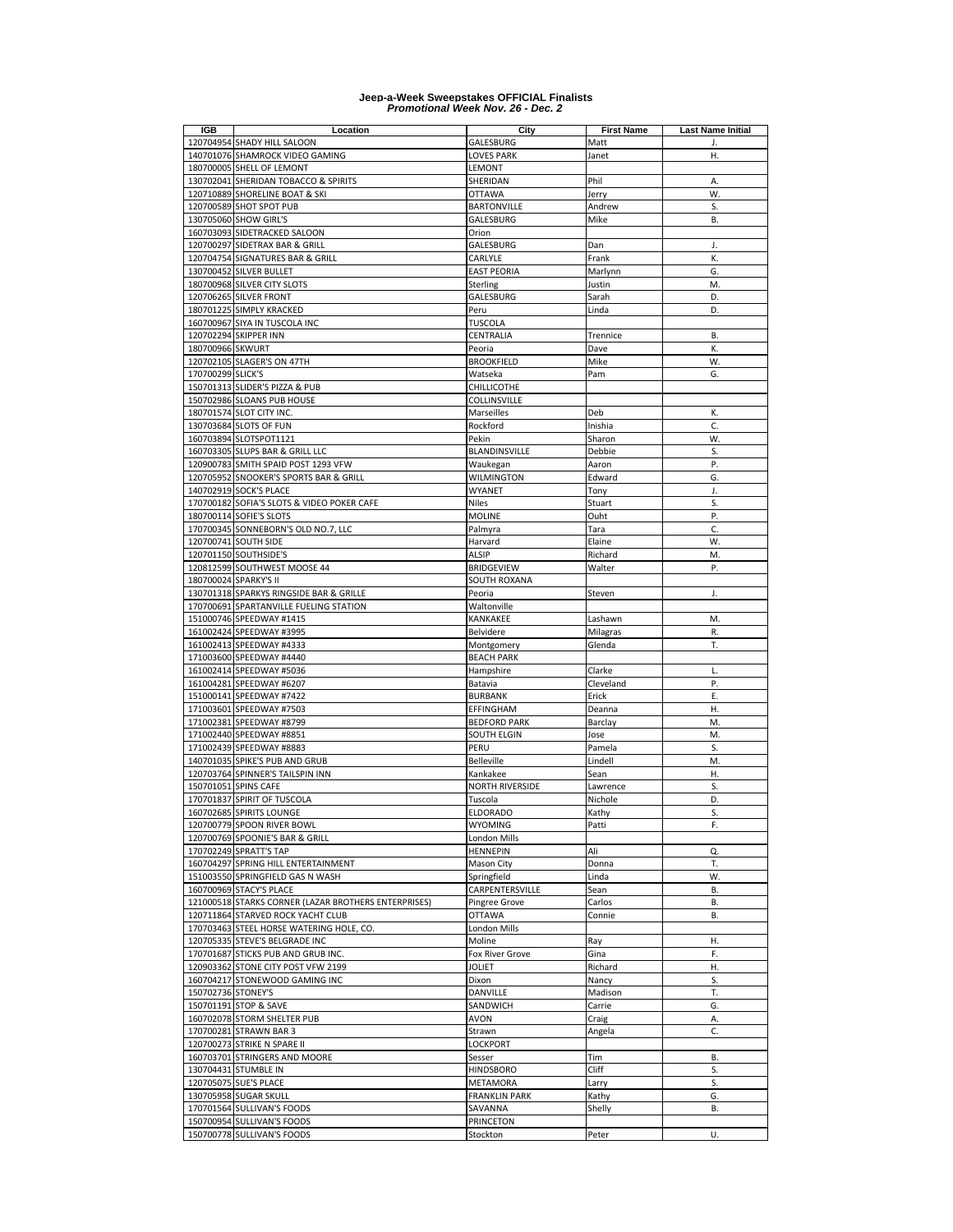| IGB                 | Location                                            | City                                        | <b>First Name</b> | Last Name Initial |
|---------------------|-----------------------------------------------------|---------------------------------------------|-------------------|-------------------|
|                     | 120707633 SULLIVAN'S TAVERN                         | DEKALB                                      | Jessica           | S.                |
|                     | 120700438 SULLY'S OF GALESBURG                      | GALESBURG                                   | Heather           | S.                |
|                     | 130704128 SUNNYLAND #1 STOP                         | <b>EAST PEORIA</b>                          | Jerald            | G.                |
|                     | 160701349 SUNRISE FOOD & LIQUOR                     | <b>WONDER LAKE</b>                          | Melody            | M.<br>W.          |
| 150702241 SWAY BAR  | 120703923 SUNSET BAR & GRILL                        | <b>GODFREY</b><br><b>SCHILLER PARK</b>      | Fran              | В.                |
|                     | 120703305 T & D SWEETWATER CORP                     | <b>LITTLE YORK</b>                          | Szymon<br>Mike    | G.                |
|                     | 160703355 TACOS GISELLE CORP                        | Crest Hill                                  | Grace             | M.                |
| 160703447 TANKS     |                                                     | <b>BLUE ISLAND</b>                          | Tamasine          | W.                |
|                     | 160703973 TAP HOUSE GRILL LEMONT                    | Lemont                                      |                   |                   |
|                     | 120708129 TAVERN ON THE WEST END                    | OAK LAWN                                    | Karen             | S.                |
|                     | 160700099 TAZEWELL FESTIVAL CENTER                  | Creve Coeur                                 | Gerald            | F.                |
|                     | 150700969 TC'S GAMING CAFE                          | CRESTWOOD                                   | Elaine            | M.                |
| 130705768 TC'S TOO  |                                                     | OAK LAWN                                    | Elijah            | L.                |
|                     | 130700658 TEE 2 GREEN INDOOR GOLF                   | HUNTLEY                                     | Dawn              | Α.                |
|                     | 120707505 TEJ'S SPORTS CONNECTION                   | PEORIA                                      | Taylor            | W.                |
|                     | 170703527 THE BAMBINI GROUP LLC                     | Romeoville                                  |                   |                   |
| 130704885 THE BAR   |                                                     | MENDON                                      | Terry             | F.                |
|                     | 170703977 THE BLACK ROSE SALOON                     | PRINCETON                                   | Curt              | Η.                |
|                     | 120706852 THE BOARDWALK                             | Pekin                                       |                   |                   |
|                     | 120706157 THE BRAZEN HEAD                           | CRESTWOOD                                   | Trevor            | К.                |
|                     | 180700594 THE BRICKHOUSE                            | Washington                                  | Steve             | В.                |
|                     | 120705573 THE BRICKYARD BAR & GRILL                 | <b>EAST GALESBURG</b>                       | Kori              | T.                |
|                     | 180700624 THE BUCKSHOT GRILL LLC                    | <b>CISNE</b>                                |                   |                   |
|                     | 130704880 THE BULLPEN                               | <b>NEW ATHENS</b>                           | Chad              | L.                |
|                     | 180700129 THE CAMDEN BAR AND LOUNGE                 | LA SALLE                                    | Billy             | T.<br>R.          |
|                     | 120701234 THE COOLER<br>120704342 THE CORNER TAP    | <b>ROCK FALLS</b><br>Stockton               | Tina<br>Bonnie    | M.                |
|                     | 120704042 THE CORRAL                                | <b>GALESBURG</b>                            | Eric              | Η.                |
|                     | 160701367 THE CROSSING 111 SPORTS BAR & GRILL       | WORTH                                       | Tim               | 0.                |
|                     | 130705332 THE D.Q. CORNER POCKET                    | DU QUOIN                                    | Theresa           | R.                |
|                     | 170702635 THE DELI LAMA STORE & CAFE                | LAKE VILLA                                  | Jay               | S.                |
|                     | 171002435 THE DEPOT                                 | Forreston                                   |                   |                   |
|                     | 170701259 THE DEPOT BAR & GRILL, LLC                | O'Fallon                                    | Jessica           | Η.                |
| 150703294 THE DINER |                                                     | SAUGET                                      |                   |                   |
|                     | 120704732 THE DOUBLE PLAY                           | <b>BLUE ISLAND</b>                          | Michael           | M.                |
|                     | 150700662 THE DUGOUT TAVERN                         | LA SALLE                                    | Geri              | Η.                |
|                     | 130701687 THE END ZONE                              | WOODHULL                                    | Kerzi             | Ρ.                |
|                     | 130705027 THE ESSEX INN                             | <b>ESSEX</b>                                | Luke              | D.                |
|                     | 120700396 THE FORGE                                 | <b>BLUE ISLAND</b>                          | Ron               | W.                |
|                     | 140702189 THE FRANCHISE SPORTS BAR & GRILL          | WOOD RIVER                                  |                   |                   |
|                     | 120700442 THE FRIENDLY TAP                          | PLANO                                       | Adrianne          | т.                |
|                     | 140702014 THE FUZZY DUCK                            | NASHVILLE                                   | Josh              | S.                |
|                     | 150704131 THE GOLD ROOM                             | Galena                                      |                   |                   |
|                     | 170701499 THE GOULD VAULT                           | <b>BEECHER</b>                              | Jerri             | К.                |
|                     | 150703704 THE GRAPE ESCAPE                          | GALENA                                      |                   |                   |
|                     | 150703197 THE GROVE<br>120711217 THE HANGER         | SPRING GROVE                                | Janelle           | L.                |
|                     | 160702096 THE HIDEOUT                               | SHILOH<br>CRESTWOOD                         | Marianne          | К.                |
|                     | 140700259 THE HILLSIDE                              | PEORIA                                      |                   |                   |
|                     | 120706057 THE HOT CORNER                            | OAK LAWN                                    | Jeffrey a         | F.                |
|                     | 120700390 THE KORNER KEG & KITCHEN                  | <b>BRAIDWOOD</b>                            | Connie            | S.                |
|                     | 140702757 THE LIQUOR HUT                            | <b>MCLEANSBORO</b>                          | Denise            | Η.                |
|                     | 140702958 THE LITTLE NUGGET                         | DANVILLE                                    | Jacob             | В.                |
|                     | 180701523 THE LOCAL GRILLE AND BAR                  | Bartonville                                 | Wrs               | Α.                |
|                     | 120702290 THE LONGBRANCH SALOON                     | PARIS                                       | Bruce             | C.                |
|                     | 170702160 THE LOTUS FLOWER                          | Decatur                                     | Georgia           | M.                |
|                     | 170703687 THE LOUNGE                                | Wyoming                                     | Paul              | M.                |
|                     | 160703409 THE LUCKY DOG                             | Lincoln                                     | Janice            | W.                |
|                     | 120708327 THE MEADOWS GOLF CLUB                     | <b>BLUE ISLAND</b>                          | Cathy             | M.                |
| 170702835 THE NAIL  |                                                     | <b>NEW ATHENS</b>                           | Paul              | В.                |
|                     | 150700009 THE NORTH FORTY                           | <b>GIFFORD</b>                              | Celia             | Η.                |
|                     | 120706451 THE OLD STILL                             | <b>ROCKFORD</b>                             | Sebastian         | L.                |
|                     | 160703027 THE ORIGINAL PAPA JOE'S                   | CHICAGO RIDGE                               | Sheryl            | R.                |
|                     | 140704032 THE OTHER BAR<br>120701243 THE OTHER SIDE | <b>MILLEDGEVILLE</b><br><b>EAST DUBUQUE</b> |                   | J.                |
|                     | 120702141 THE OUTPOST                               | <b>EUREKA</b>                               | Ayla              |                   |
|                     | 140704449 THE PEPPER MILL                           | <b>MT MORRIS</b>                            | Gezim             | Η.                |
|                     | 160702472 THE PIZZA JOINT                           | Antioch                                     | Joseph            | В.                |
|                     | 120700688 THE POLO ROOM                             | POLO                                        | Emily             | L.                |
|                     | 120700263 THE POUR HOUSE                            | PEORIA                                      | Jason             | Т.                |
|                     | 130704970 THE PRECINCT                              | STERLING                                    | Theresa           | S.                |
|                     | 180700656 THE PREGAME                               | Cahokia                                     | Scott             | S.                |
| 140700635 THE PUMP  |                                                     | <b>HOOPESTON</b>                            | Melissa           | W.                |
|                     | 160704022 THE RANTOUL PUB                           | Rantoul                                     | Tyrone            | Т.                |
|                     | 120700758 THE RED KNIGHT PUB                        | <b>STOCKTON</b>                             | Janet             | Α.                |
| 120709523 THE RIDGE |                                                     | <b>RIDGE FARM</b>                           | Gregory           | Η.                |
|                     | 120701193 THE RIGHT STOP                            | GILMAN                                      | Donald            | Ε.                |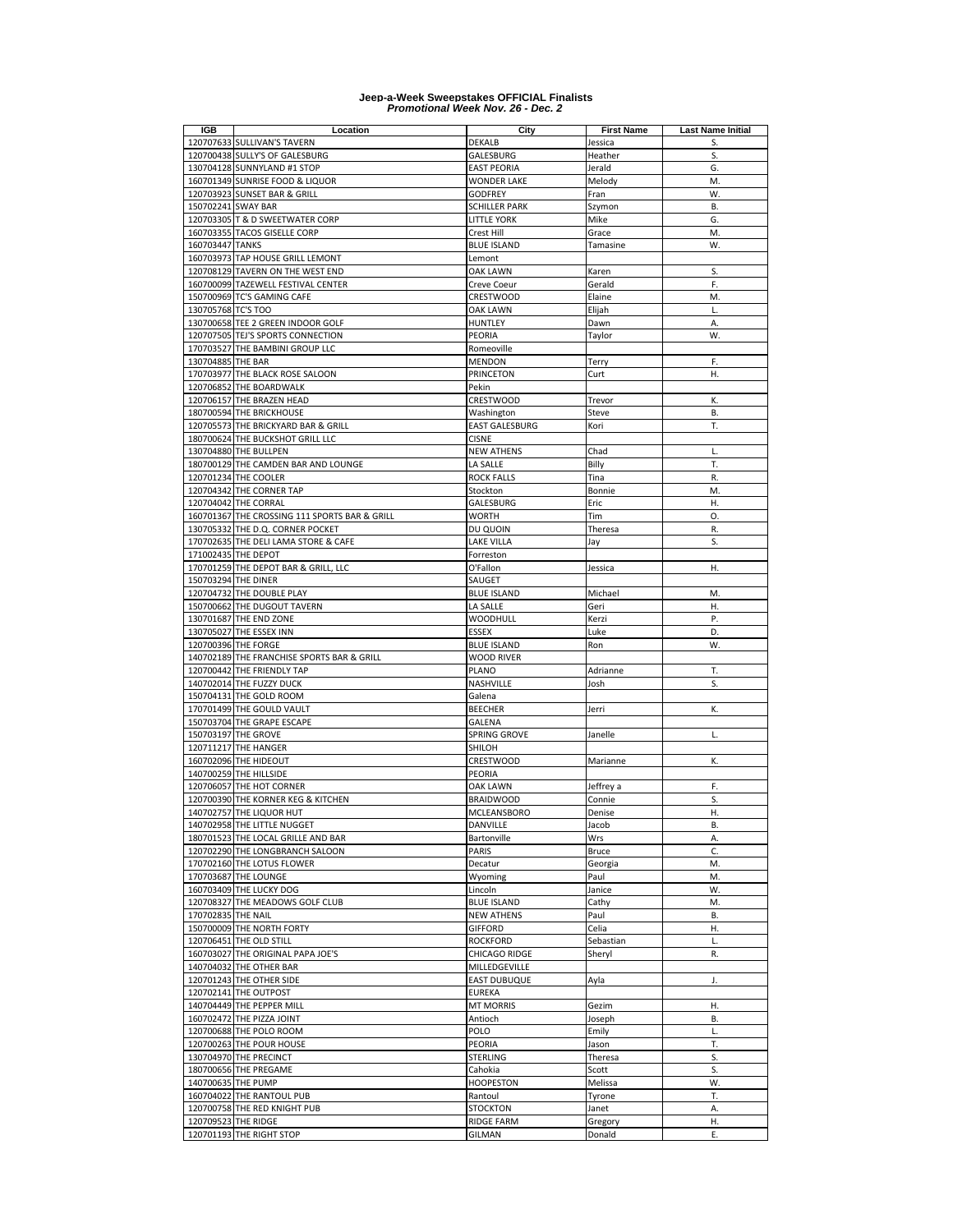| IGB              | Location                                                                   | City                                | <b>First Name</b> | <b>Last Name Initial</b> |
|------------------|----------------------------------------------------------------------------|-------------------------------------|-------------------|--------------------------|
|                  | 170701153 THE SHOOTERS BAR & GRILL                                         | Rantoul                             | Tyrone            | Т.                       |
|                  | 150703856 THE SIXTH ROOM                                                   | SOUTHERN VIEW                       | Brian             | Η.                       |
|                  | 120701271 THE SPIGOT                                                       | SHELBYVILLE                         | Ashley            | Η.                       |
|                  | 140700764 THE SPIRIT SHOPPE                                                | Salem                               | Quinton           | N.<br>P.                 |
|                  | 121001285 THE STATION<br>120702095 THE TAVERN ON SHERIDAN ROAD             | <b>THOMSON</b><br>WINTHROP HARBOR   | Gina<br>Stephen   | M.                       |
|                  | 120707737 THE THIRD DEGREE CLUB                                            | PEORIA                              |                   |                          |
|                  | 170701714 THE THROTTLE BAR & GRILL                                         | <b>EAST PEORIA</b>                  | Michael           | L.                       |
|                  | 120700172 THE TROLLEY                                                      | West Peoria                         | Gerald            | F.                       |
|                  | 120703201 THE VILLAGE TAP                                                  | OBLONG                              |                   |                          |
|                  | 130700238 THE WESTMONT UPTOWN                                              | WESTMONT                            | John              | M.                       |
|                  | 160700943 THE WHISTLE SPORTS BAR & GRILL                                   | OAK LAWN                            | John              | Z.                       |
|                  | 170700282 THE WILD TURKEY                                                  | Worden                              | Tim               | D.                       |
|                  | 160704304 THE WINE CAFE                                                    | Wilmington                          | Ashley            | W.                       |
|                  | 130706428 THE WINNING CIRCLE                                               | <b>BERWYN</b>                       | Randy             | S.                       |
|                  | 120709246 THE WORKPLACE PUB                                                | <b>EAST GILLESPIE</b>               | Carol             | D.                       |
|                  | 170704211 THOMAS' CAFE THREE ELEVEN INC.                                   | ORANGEVILLE                         | Perry             | Н.                       |
|                  | 120710500 THROWBACK BAR AND GRILL                                          | CRETE                               | Laura             | N.                       |
|                  | 160700505 THUNDERBIRD                                                      | Harvard                             | Elaine            | W.                       |
|                  | 130706357 TIENDA EL RANCHITO                                               | <b>FAIRMONT CITY</b>                | Monica            | F.                       |
|                  | 130706231 TILLEY'S TAVERN                                                  | MT OLIVE                            |                   |                          |
|                  | 120700469 TIME OUT SPORTS BAR & GRILL                                      | COUNTRYSIDE                         | Diana             | D.                       |
|                  | 120709426 TIN CEILING TAVERN                                               | <b>HOMEWOOD</b>                     | Gary              | M.                       |
|                  | 170700486 TINA'S COACH STOP                                                | PEORIA                              | Rodolfo           | O.                       |
|                  | 130702726 TJ'S LIQUORS                                                     | PINCKNEYVILLE                       | Arlen             | W.                       |
|                  | 170702432 T-MART BEARDSTOWN                                                | Beardstown                          | Jennifer          | W.                       |
|                  | 120700533 TNT SPORTS BAR & GRILL                                           | <b>EAST PEORIA</b>                  | Jamie             | Η.                       |
|                  | 120700528 TNT'S SPORTS BAR & GRILL NORTH                                   | PEORIA HEIGHTS                      | Robert            | В.                       |
|                  | 180700404 TOBACCO & \$UP                                                   | Richmond                            |                   |                          |
|                  | 150704026 TOBACCO STOP                                                     | Cary<br>LEMONT                      | Jim               | Ε.<br>H.                 |
| 130704831 TONY'S | 120700587 Tom's Place                                                      | <b>FREEPORT</b>                     | Michael           | Q.                       |
|                  | 120705512 TONY'S VILLA ROSA RESTAURANT                                     | CHICAGO HEIGHTS                     | Randy<br>Bob      | ۷.                       |
|                  | 120710896 TOULON TAP                                                       | <b>TOULON</b>                       | Tim               | M.                       |
|                  | 170700400 TOWN & COUNTRY TAP                                               | Ridge Farm                          | Jenny             | W.                       |
|                  | 180701952 TRACEY'S SALOON                                                  | Jerseyville                         | Timothy           | н.                       |
|                  | 170702689 TRACY JEAN'S GAMING PARLOR                                       | Kewanee                             | Rachael           | G.                       |
|                  | 120701201 TRADITIONS BAR                                                   | WATSEKA                             | Brianna           | J.                       |
|                  | 120905359 TREMONT AMERICAN LEGION #1236                                    | <b>TREMONT</b>                      | Cheryl            | M.                       |
|                  | 170700758 TRI-COUNTY BOWL                                                  | Jerseyville                         | Steve             | N.                       |
|                  | 120700475 TRIPLE PLAY                                                      | <b>FULTON</b>                       | James             | Т.                       |
|                  | 180701947 TROYS PLACE                                                      | Arlington                           | Russell           | N.                       |
|                  | 160703918 TRUDY'S CAFE CASH ISLAND                                         | Harvey                              | Charles           | В.                       |
|                  | 120700204 TUCKERS ON GRAND                                                 | <b>RIVER GROVE</b>                  |                   |                          |
|                  | 140703933 TWISTED Q BBQ AND BAKERY                                         | <b>HOMEWOOD</b>                     | John              | Η.                       |
|                  | 150700155 ULRICH'S REBELLION ROOM                                          | Peoria                              | Robert            | В.                       |
|                  | 160703499 UNCH'S BAR & GRILL                                               | CAHOKIA                             | Angela            | F.                       |
|                  | 170703474 URSA GEMSTOP                                                     | URSA                                |                   |                          |
|                  | 120708857 V & H RECREATION                                                 | <b>BREESE</b>                       | Terry             | O.                       |
|                  | 120704797 VAL'S PLACE                                                      | <b>DIXON</b>                        | Anna              | M.                       |
|                  | 120704623 VAN'S LIQUORS                                                    | EAST DUBUQUE                        | Robin             | Ρ.                       |
|                  | 150700640 VEGAS SLOTS                                                      | CARPENTERSVILLE                     | Filippo           | L.                       |
|                  | 170702206 VEGAS SLOTS & GAMING                                             | Sterling                            | Carla             | D.                       |
|                  | 160702324 VEGAS SLOTS & GAMING (Lincoln Way)<br>120701476 VENETIAN GARDENS | Sterling<br>BRIDGEVIEW              | Justin            | M.                       |
|                  | 120705352 VERGES EAGLE LIQUOR                                              | CHICAGO HEIGHTS                     | Antonio           | L.                       |
|                  | 170703445 VERNE'S GAMING CAFE                                              | Smithton                            | Mike              | N.                       |
|                  | 120901977 VETERANS OF FOREIGN WARS POST #4226                              | OLNEY                               | Pam               | M.                       |
|                  | 130703485 VETERAN'S PUB & PIZZA                                            | PEORIA                              | Lisa              | Н.                       |
|                  | 120908731 VFW 8078 ASSOCIATION                                             | KEWANEE                             | <b>Bobbie</b>     | Ρ.                       |
|                  | 120905051 VFW BUDDY EGNEW POST                                             | HOOPESTON                           | Steve             | C.                       |
|                  | 120907747 VFW CHAMPAIGN CO POST 5520                                       | CHAMPAIGN                           | Lisa              | R.                       |
|                  | 120905593 VFW JERRY CELLETTI POST 5418                                     | <b>ROCK FALLS</b>                   | Kimberly          | В.                       |
|                  | 120901350 VFW POST 4829                                                    | SHELBYVILLE                         | Jason             | Η.                       |
|                  | 120908305 VFW POST 555                                                     | HENRY                               | Ron               | L.                       |
|                  | 120702125 VICTORY LANES BOWLING                                            | KANKAKEE                            | Shelby            | J.                       |
|                  | 160703855 VICTORY SLOTS & BAR                                              | South Beloit                        | Trisha            | Α.                       |
|                  | 120704046 VICTORY TAVERN                                                   | ABINGDON                            | Chris             | S.                       |
|                  | 120700763 VIKING LANES                                                     | SOUTH BELOIT                        | Kim               | А.                       |
|                  | 120706373 VILLAGE INN                                                      | <b>MONEE</b>                        | Michelle          | R.                       |
|                  | 140703011 VILLAGE SPORTSMEN'S CLUB                                         | ALSIP                               | Walter            | Н.                       |
|                  | 120700502 VINCE'S DEPOT                                                    | LOVES PARK                          | Debbie            | Ρ.                       |
|                  | 130701999 VINCE'S DEPOT II                                                 | <b>LOVES PARK</b>                   | Brian             | C.                       |
|                  | 140704307 VINNY'S CAFE                                                     | <b>BERWYN</b>                       | Janet             | К.                       |
|                  | 170700371 VINTAGE TREASURES                                                | Crete                               | Scott             | J.<br>Η.                 |
|                  | 120701291 W & D TAP<br>160703729 W E SULLIVAN'S IRISH PUB & FARE           | <b>ROCK FALLS</b><br>Peoria Heights | Amanda<br>Robert  | В.                       |
|                  | 120700535 WAGNER'S LOUNGE                                                  | <b>BERWYN</b>                       | John              | W.                       |